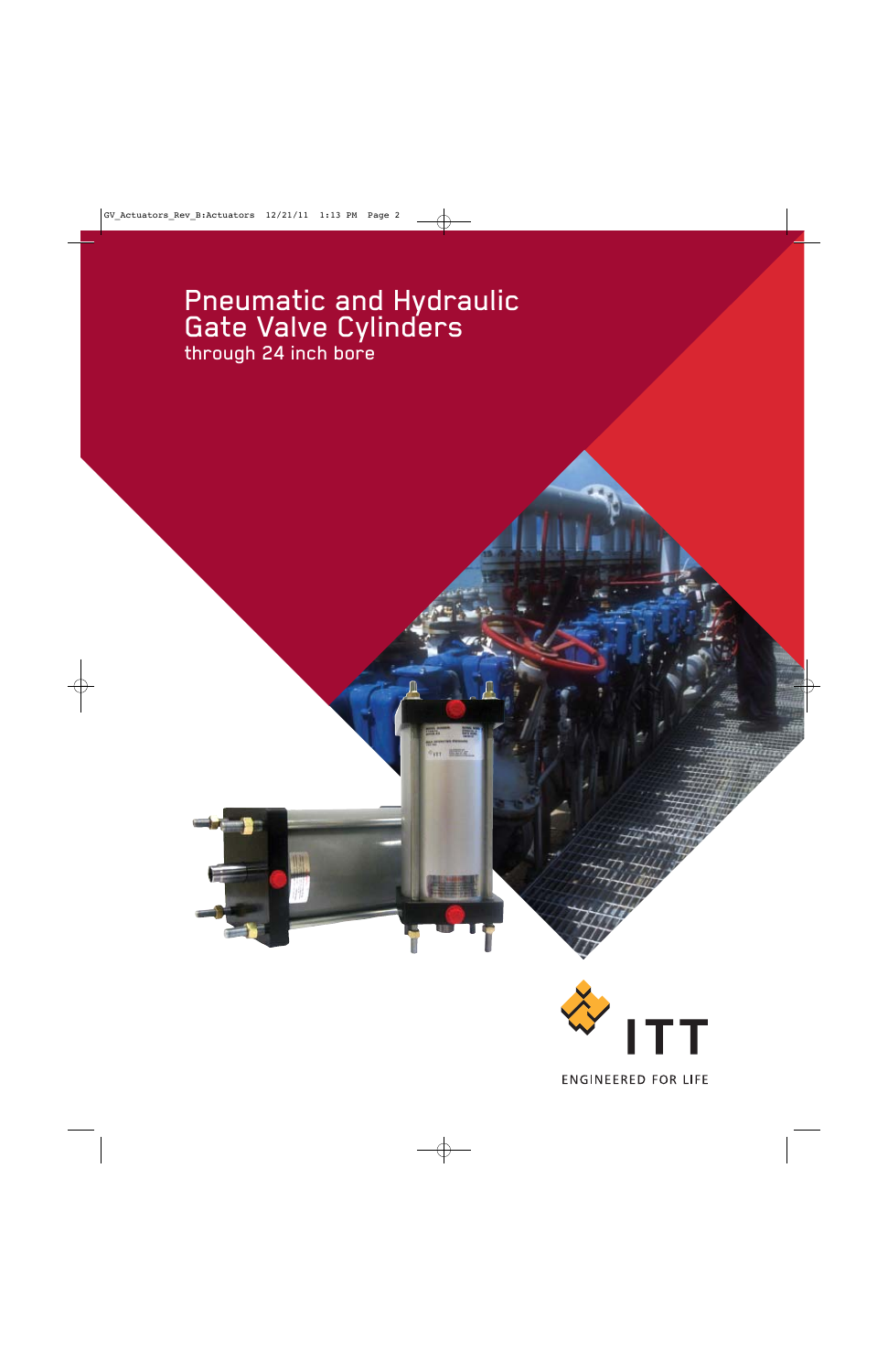## **Pneumatic and Hydraulic Gate Valve Cylinders**

### **Table of Contents**

| <b>Pneumatic Gate Valve Cylinders</b> |  |
|---------------------------------------|--|
|                                       |  |
| 2-1/2" to 24" Bore                    |  |
|                                       |  |
| 2-1/2" to 5" Bore                     |  |
|                                       |  |
| 6" to 12" Bore                        |  |
|                                       |  |
| 14" to 24" Bore                       |  |
|                                       |  |
|                                       |  |
|                                       |  |
| <b>Hydraulic Gate Valve Cylinders</b> |  |
|                                       |  |
| 1-1/2" to 8" Bore                     |  |
|                                       |  |
|                                       |  |
|                                       |  |
|                                       |  |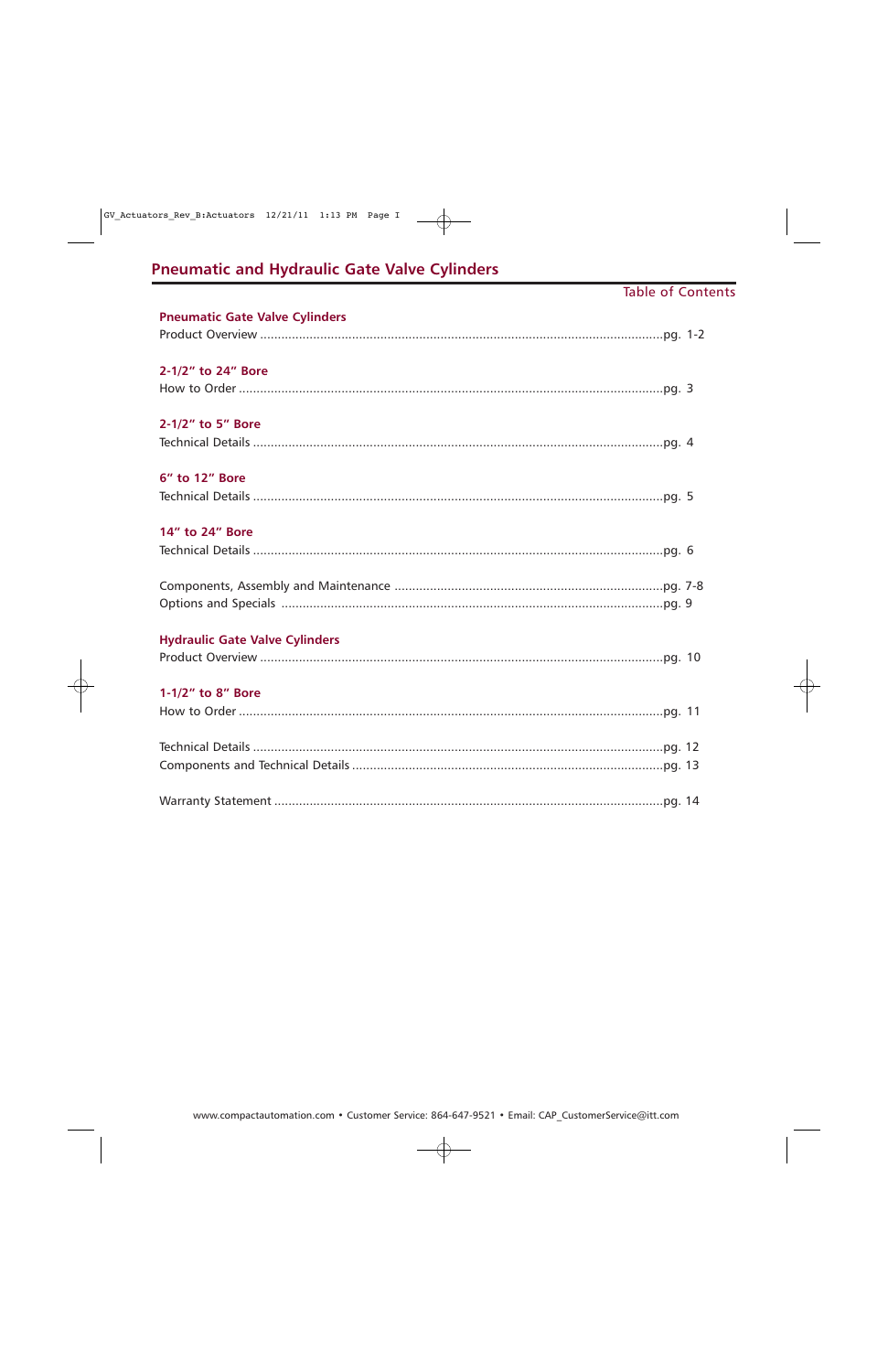### **Valve Actuator markets are typically:**

- Oil & Gas
- Power Gen
- Pulp and Paper
- Water

### **Aluminum Components – 2-1/2" through 12" Bore**

The end plates and piston are made from high strength Aluminum. Combined with an Aluminum or composite cylinder tube the ITT GV actuators are over 50% lighter than actuators constructed from steel components. The end plates are black hard coat anodized for high corrosion and abrasion resistance.

### **End plates with rounded corners**

All end plates have rounded versus sharp corners to minimize the potential for injury when handling the actuator.

### **Wear Band Piston**

Piston includes a wear band to support the weight of the piston and rod assembly as well as to handle side loading. The wear band also serves to prevent the over compression of the piston seal and practically eliminates compression set of the piston seal during long idle periods.

### **Bright Zinc Coated Tie Rods**



**20" Gate Valve Cylinder**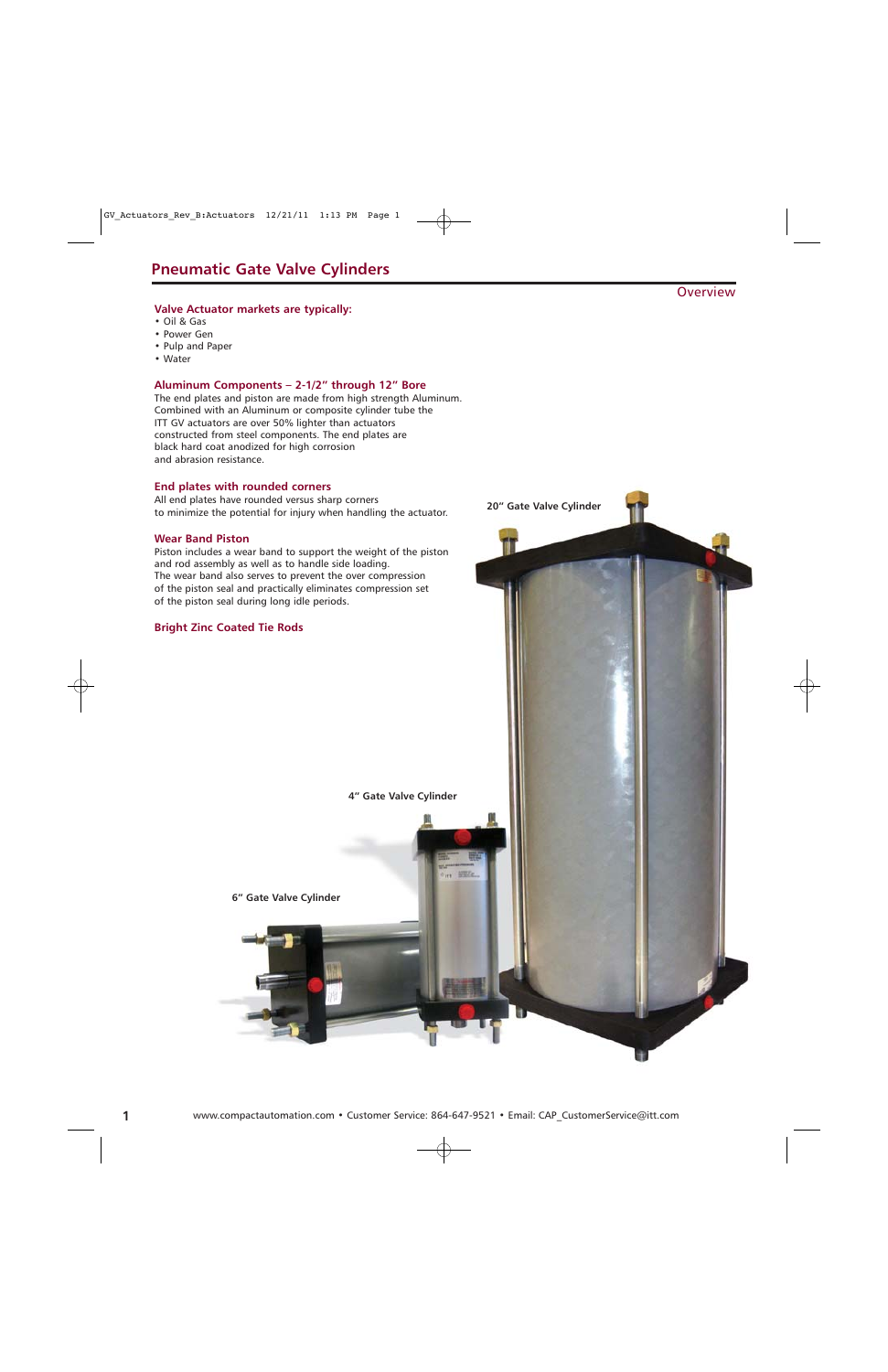### **Pneumatic Gate Valve Cylinders - 2-1/2" to 24" Bore**

**Overview** 



| i item | <b>COMPONENT</b> | <b>DESCRIPTION</b>                              | <b>ITEM</b> | <b>COMPONENT</b>   | <b>DESCRIPTION</b>                    |
|--------|------------------|-------------------------------------------------|-------------|--------------------|---------------------------------------|
|        | Piston           | Aluminum/Steel*                                 |             | Tie Rod and Nuts   | Zinc Plated High Strength Alloy Steel |
|        | Piston Seals     | Buna Nitrile Quad RIng / Polypak                | 6           | Head and Rear Caps | Aluminum/Steel*                       |
|        | Wear Strip       | Carbon Reinforced PTFE                          |             | Ports              | <b>NPT</b>                            |
|        | Rod Bearing      | Ductile Cast Iron                               | 8           | Tube               | Aluminum/Composite*                   |
| 4      | Rod              | Hard Chrome Plated<br>High Strength Alloy Steel |             |                    |                                       |

\*Alternate materials of construction are available for services where aluminum or steel is not compatible.

### **TEMPERATURE RATINGS**

Buna-N seals and aluminum tube (2.5-5 in. bores): -20ºF - 220ºF (-29ºC - 104ºC) Buna-N seals and composite tube (6-24 in. bores): -20ºF - 220ºF (-29ºC - 104ºC)

### **Optional Materials**

**Standard Materials**

Buna-N seals and steel tube (all bore sizes): -20ºF - 220ºF (-29ºC - 104ºC) Fluorocarbon and aluminum tube (2.5-5 in. bores): -15ºF - 400ºF (-26ºC - 204ºC) Fluorocarbon and steel tube (6-24 in. bores): -15ºF - 400ºF (-26ºC - 204ºC)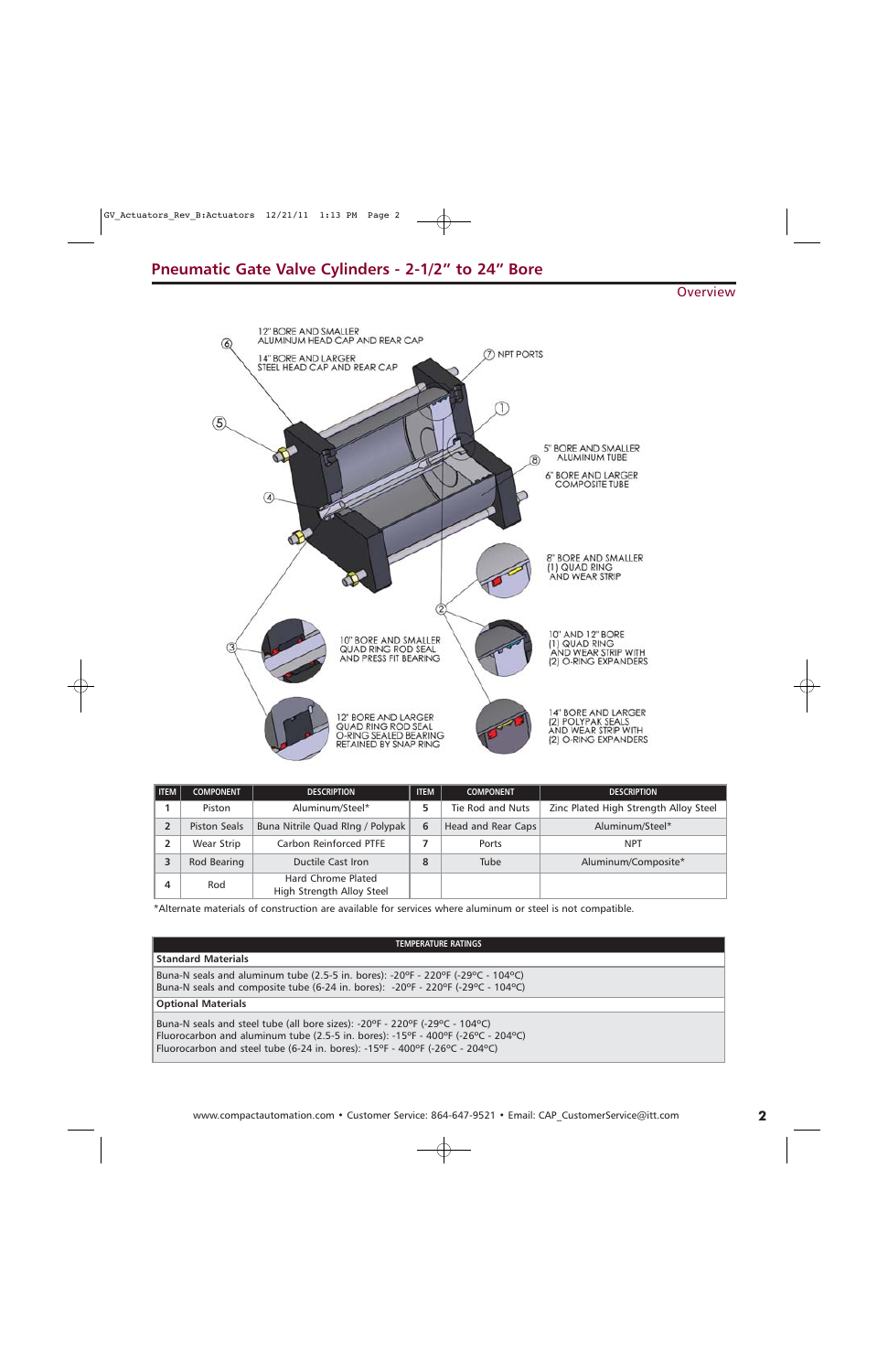## **Pneumatic Gate Valve Cylinders**

### How to Order



### **Part Number Example: GV6X8.75-W1.75-174-F-BB3.50-Z1.50**

| 1              |                  | <b>Series</b>               | 4              |       | <b>Stroke</b>                           |
|----------------|------------------|-----------------------------|----------------|-------|-----------------------------------------|
|                | Gate Valve<br>GV |                             |                | X.XX  | Indicate in Inches - Two Decimal Places |
|                |                  | 150 PSI Max                 |                |       |                                         |
|                |                  |                             | 5              |       |                                         |
| $\overline{2}$ |                  | <b>Rod Style</b>            |                |       | <b>Rod Extension</b>                    |
|                |                  |                             |                |       | Leave Blank for Standard Dimension      |
|                |                  | Single (Leave Blank)        |                | WX.XX | (See chart on pages 4-6)Indicate in     |
|                | D                | Double Rod (Standard Model) |                |       | Inches - Two Decimal Places             |
|                |                  |                             |                |       |                                         |
| 3              |                  | <b>Bore</b>                 |                |       |                                         |
|                | 25               | 2-1/2" Bore Cylinder        | 6              |       | <b>Rod Material</b>                     |
|                | 325              | 3-1/4" Bore Cylinder        |                |       | CR1050 Steel (Leave Blank)              |
|                | 4                | 4" Bore Cylinder            |                | 174   | CR Stainless Steel 17-4ph               |
|                | $\overline{5}$   | 5" Bore Cylinder            |                |       |                                         |
|                | 6                | 6" Bore Cylinder            |                |       |                                         |
|                | $\overline{7}$   | 7" Bore Cylinder            | $\overline{ }$ |       | <b>Seal Material</b>                    |
|                | 8                | 8" Bore Cylinder            |                |       | Buna-N Seals (Leave Blank)              |
|                | 10               | 10" Bore Cylinder           |                | F     | Fluorocarbon or "Viton" Seals           |
|                | 12               | 12" Bore Cylinder           |                |       |                                         |
|                | 14               | 14" Bore Cylinder           |                |       |                                         |
|                | 16               | 16" Bore Cylinder           | 8              |       | <b>Tie Rod Extension (Rod End)</b>      |
|                | 18               | 18" Bore Cylinder           |                |       |                                         |
|                | 20               | 20" Bore Cylinder           |                |       | Leave Blank for Standard Dimension      |
|                | 22               | 22" Bore Cylinder           |                |       | BBX.XX (See chart on pages 4-6)         |
|                | 24               | 24" Bore Cylinder           |                |       | Indicate in Inches - Two Decimal Places |
|                |                  |                             | 9              |       |                                         |
|                |                  |                             |                |       | <b>Tie Rod Extension (Cap End)</b>      |
|                |                  |                             |                |       | Leave Blank for Standard Dimension      |
|                |                  |                             |                | ZX.XX | (See chart on pages 4-6)                |

For Custom Gate Valve Cylinders Please Consult Factory.

Indicate in Inches - Two Decimal Places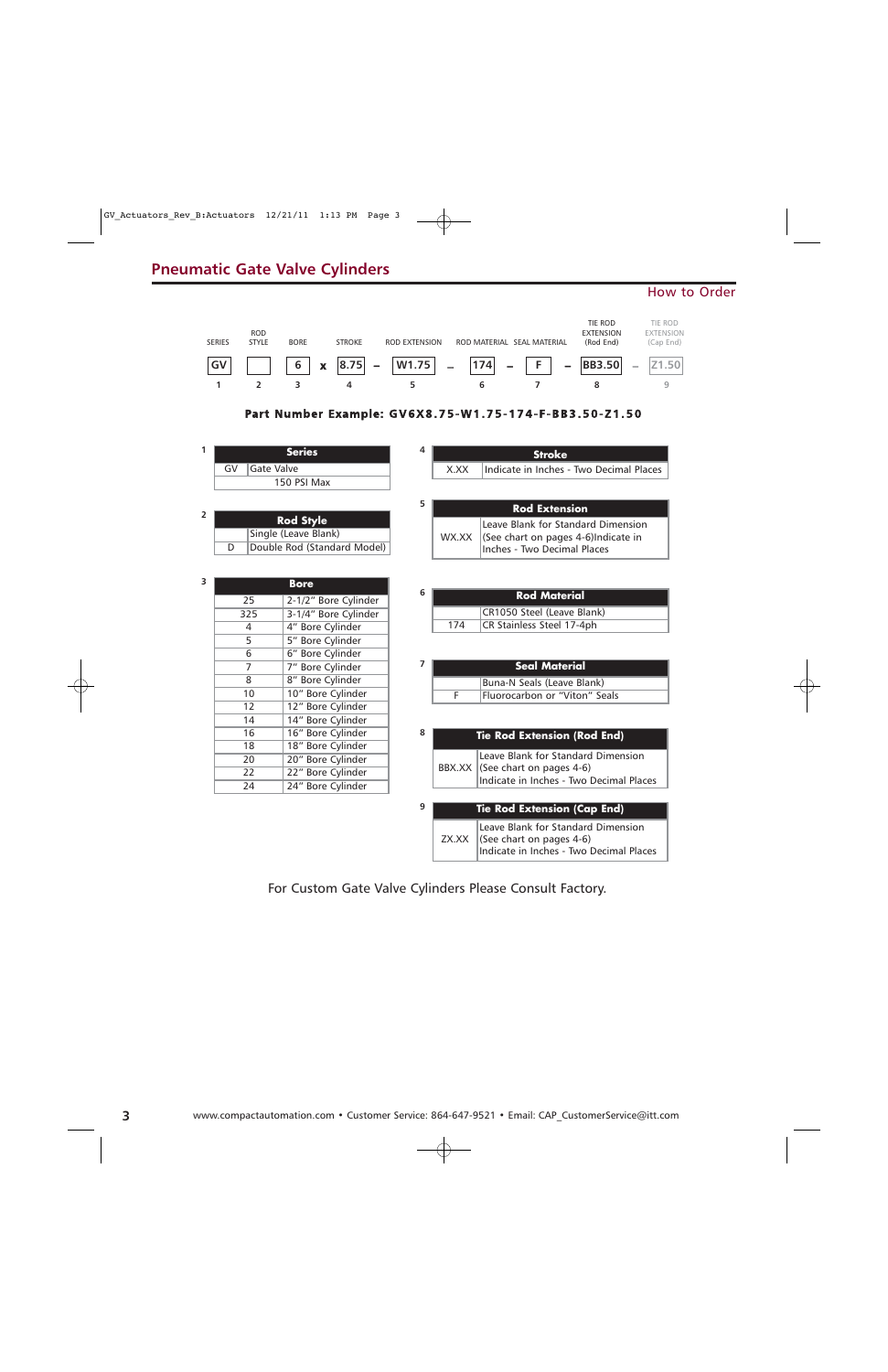## **Pneumatic Gate Valve Cylinders - 2 1/2" to 5" Bore**

### Technical Data R.25 TYP RR  $LB + STROKE$  $P + STROKE$  $\frac{\mathsf{R}}{\mathsf{I}\mathsf{Y}\mathsf{P}}$ -EE<br>NPT PORTS W  $\boxed{\text{I}}$  $\mathbf{K}$ Œ  $E = \boxed{4}$  $-2$ MM  $\circledcirc$  $\mathbf \Theta$ DD  $\overline{3}$ C -KK<br>UNF-2B X "A" DEEP E<br>WRENCH FLATS  $H + STROKE$  $\mathbb{G}$  -

| <b>BORE</b><br>in.<br>(mm) | in.                                                    | in.  | in.  | in.<br>  (mm)   (mm)   (mm)    (mm) | G<br>in.<br>(mm)                                       | н<br>in.<br>(mm) | in.            | к<br>in.<br>$(mm)$ $(mm)$ $(mm)$ | in.            | R<br>in.<br>(mm)                                                        | W<br>in.<br>(mm) | in.<br>(mm)    | in.<br>∣ (mm) ∣ | <b>BB</b><br>in.<br>(mm) | <b>DD</b><br>in.         | EE.<br>in.   | <b>KK</b><br>In. | <b>LB</b><br>in.<br>(mm) | <b>MM</b><br>in.<br>(mm)  |
|----------------------------|--------------------------------------------------------|------|------|-------------------------------------|--------------------------------------------------------|------------------|----------------|----------------------------------|----------------|-------------------------------------------------------------------------|------------------|----------------|-----------------|--------------------------|--------------------------|--------------|------------------|--------------------------|---------------------------|
| 2.5                        | 0.75<br>$(63.5)$ $(19.1)$ $(6.4)$ $(12.7)$ $(76.2)$    | 0.25 | 0.50 | 3.00                                | 1.00<br>(25.4)                                         | 0.75<br> (19.1)  | 1.00<br>(25.4) | 0.32<br>(8.1)                    | 1.99<br>(50.5) | 2.19<br>(55.6)                                                          | 0.62<br>(15.7)   | .038<br>(9.7)  | 0.56<br>(14.2)  | 1.12<br>(28.4)           | .31"-24                  | $.25 - 18$   | .44"-20          | 2.75                     | 0.62<br>$(69.9)$ $(15.7)$ |
| 3.25                       | 1.12<br>$(82.6)$ $(28.4)$                              | 0.38 | 0.88 | 4.00                                | 1.00<br>$(9.7)$ $(22.4)$ $(101.6)$ $(25.4)$            | 0.75<br>(19.1)   | 1.00           | 0.41<br>$(25.4)$ (10.4)          | 1.99<br>(50.5) | 2.76<br>(70.1)                                                          | 0.75<br>(19.1)   | 0.38<br>(9.7)  | 0.75<br>(19.1)  | 1.38<br>(35.1)           | $.38'' - 24$             | $.25 - 18$   | $.75 - 16$       | 2.75<br>(69.9)           | 1.00<br>(25.4)            |
| 4                          | 1.12<br>$ (101.6) (28.4) (9.7) (22.4) (114.3) (25.4) $ | 0.38 | 0.88 | 4.50                                | 1.00                                                   | 1.00<br>(25.4)   | 1.00           | 0.41<br>$(25.4)$ (10.4)          | 2.12<br>(53.8) | 3.32<br>(84.3)                                                          | 0.75<br>(19.1)   | 0.44<br>(11.2) | 0.75<br> (19.1) | 1.38<br>(35.1)           | .38"-24                  | $.38'' - 18$ | .75"-16          | 3.00<br>(76.2)           | 1.00<br>(25.4)            |
| 5.                         | 1.12                                                   | 0.38 | 0.88 | 5.50                                | 1.00<br>$ (127.0) (28.4) (9.7) (22.4) (139.7) (25.4) $ | 1.00<br>(25.4)   | 1.00           | 0.56                             | 2.12           | 4.10<br>$(25.4)$ $(14.2)$ $(53.8)$ $(104.1)$ $(19.1)$ $(11.2)$ $(19.1)$ | 0.75             | 0.44           | 0.75            | 1.81<br>(46.0)           | $.50^{\prime\prime}$ -20 | $.38'' - 18$ | $.75 - 16$       | 3.00<br>(76.2)           | 1.00<br>(25.4)            |

|                            |         |                     | THEORETICAL EXTEND FORCE LBS. (N) |                        | THEORETICAL RETRACT FORCE LBS. (N) |         |                                  |          |                                            |  |
|----------------------------|---------|---------------------|-----------------------------------|------------------------|------------------------------------|---------|----------------------------------|----------|--------------------------------------------|--|
| <b>BORE</b><br>in.<br>(mm) |         |                     | <b>SUPPLY PRESSURE PSI (Bar)</b>  |                        | <b>ROD DIA.</b><br>in.<br>(mm)     |         | <b>SUPPLY PRESSURE PSI (Bar)</b> |          |                                            |  |
|                            |         | 60 (4.14) 80 (5.52) |                                   | 100 (6.89) 150 (10.34) |                                    |         |                                  |          | 60 (4.14) 80 (5.52) 100 (6.89) 150 (10.34) |  |
| 2.5                        | 295     | 393                 | 491                               | 736                    | 0.62                               | 276     | 369                              | 461      | 691                                        |  |
| (63.5)                     | (1310)  | (1747)              | (2 184)                           | (3 275)                | (15.7)                             | (1 230) | (1639)                           | (2 049)  | (3074)                                     |  |
| 3.25                       | 498     | 664                 | 830                               | 1244                   | 1.00                               | 451     | 601                              | 751      | 1127                                       |  |
| (82.6)                     | (2 214) | (2952)              | (3690)                            | (5535)                 | (25.4)                             | (2 004) | (2673)                           | (3341)   | (5011)                                     |  |
| 4                          | 754     | 1005                | 1257                              | 1885                   | 1.00                               | 707     | 942                              | 1178     | 1767                                       |  |
| (101.6)                    | (3354)  | (4472)              | (5 590)                           | (8385)                 | (25.4)                             | (3144)  | (4192)                           | (5, 240) | (7861)                                     |  |
| 5                          | 1178    | 1571                | 1963                              | 2945                   | 1.00                               | 1131    | 1508                             | 1885     | 2827                                       |  |
| (127.0)                    | (5240)  | (6987)              | (8734)                            | (13101)                | (25.4)                             | (5031)  | (6708)                           | (8385)   | (12577)                                    |  |

| <b>BORE DIA.</b> | <b>ROD DIA.</b> | A                                                            | B                                                         |
|------------------|-----------------|--------------------------------------------------------------|-----------------------------------------------------------|
| in. $(mm)$       | in. $(mm)$      | <b>WEIGHT AT ZERO STROKE</b><br>LBS. (kgs.)                  | <b>WEIGHT PER INCH (mm)</b><br>OF GV ACTUATOR LBS. (kgs.) |
|                  |                 | APPROXIMATE WEIGHT* (GV WITH ALUMINUM HEADS & ALUMINUM TUBE) |                                                           |
| 2.5(63.5)        | 0.62(15.7)      | 2.7(1.2)                                                     | 0.3(0.005)                                                |
| 3.25(82.6)       | 1.00(25.4)      | 4.8(2.2)                                                     | 0.5(0.009)                                                |
| 4 (101.6)        | 1.00(25.4)      | 6.3(2.9)                                                     | 0.6(0.011)                                                |
| 5(127.0)         | 1.00(25.4)      | 11.5(5.2)                                                    | 0.7(0.012)                                                |

\*Total cylinder weight lbs. (kgs.) =  $A + (B \times \text{stroke})$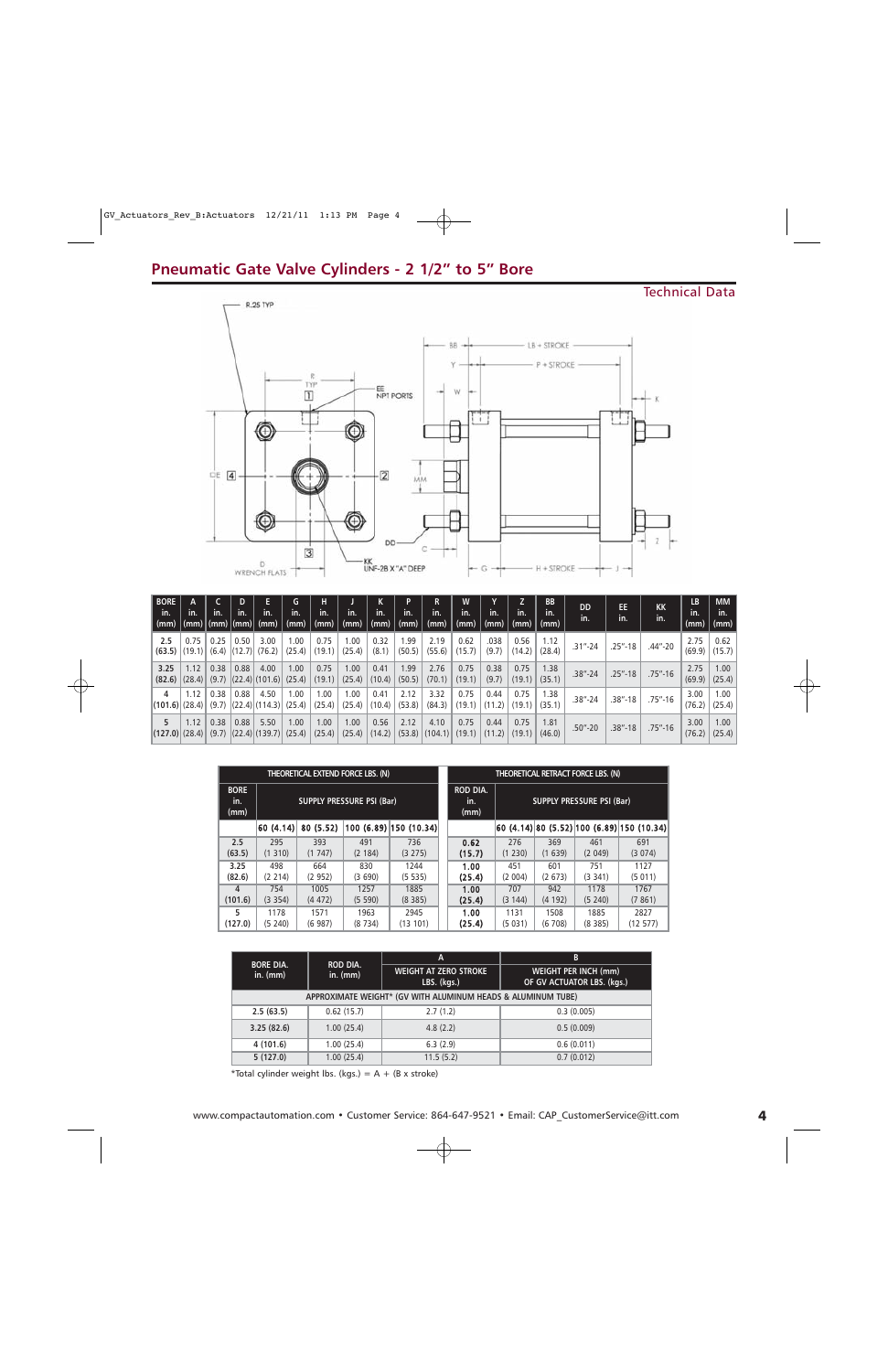### Technical Data



| <b>BORE</b><br>in.<br>(mm)                                | in.  | in.           | in.  | in.<br>(mm) (mm) (mm)  (mm)        | in.<br>(mm) | н<br>in.<br>(mm) | in.<br>(mm)    | in.<br>(mm)    | in.<br>∣ (mm) ∣ | in.<br>(mm)                                            | W<br>lin.<br>(mm) | in.<br>(mm)    | in.<br>(mm)    | <b>BB</b><br>ın.<br>(mm) | <b>DD</b><br>in. | EE.<br>in.   | <b>KK</b><br>in. | <b>LB</b><br>in.<br>(mm) | <b>MM</b><br>$\mathsf{in}$ .<br>$\mid$ (mm) |
|-----------------------------------------------------------|------|---------------|------|------------------------------------|-------------|------------------|----------------|----------------|-----------------|--------------------------------------------------------|-------------------|----------------|----------------|--------------------------|------------------|--------------|------------------|--------------------------|---------------------------------------------|
| 6<br>$\vert$ (152.4) $\vert$ (28.4) $\vert$               | 1.12 | 0.38<br>(9.7) | 0.88 | 6.50<br> (22.4) (165.1) (25.4)     | 1.00        | 1.25<br>(31.8)   | .00<br>(25.4)  | 0.56<br>(14.2) | 2.38            | 4.88<br>$(60.5)$ $(124.0)$ $(22.4)$                    | 0.88              | 0.44<br>(11.2) | 0.75<br>(19.1) | 1.81<br>(46.0)           | $.50 - 20$       | $.38'' - 18$ | .75"-16          | 3.25<br>(82.6)           | 1.00<br>(25.4)                              |
| 8<br>$(203.2)$ (28.4)                                     | 1.12 | 0.38<br>(9.7) | 0.88 | 9.00<br>$ (22.4) (228.6) $ (31.8)  | 1.25        | 1.50<br>(38.1)   | 1.25<br>(31.8) | 0.65<br>(16.5) | 3.12            | 6.44<br>$(79.2)$ $(163.6)$ $(22.4)$                    | 0.88              | 0.44<br>(11.2) | 0.75<br>(19.1) | 2.00<br>(50.8)           | $.62'' - 18$     | $.38'' - 18$ | $.75 - 16$       | 4.00<br>$(101.6)$ (25.4) | 1.00                                        |
| 10<br>$(254.0)$ (28.4)                                    | 1.12 | 0.38<br>(9.7) | 0.88 | 11.00<br>$ (22.4) (279.4) $ (38.1) | 1.50        | 2.00<br>(50.8)   | 1.50<br>(38.1) | 0.80<br>(20.3) | 3.88            | 7.92<br>$(98.6)$ $(201.2)$ $(25.4)$                    | 1.00              | 0.56<br>(14.2) | 1.00<br>(25.4) | 2.25<br>(57.2)           | .75"-16          | $.50 - 14$   | $.75 - 16$       | 5.00                     | 1.00<br>$(127.0)$ (25.4)                    |
| 12<br>$ (304.8)  (41.1)  (12.7)  (28.4)  (323.9)  (44.5)$ | 1.62 | 0.50          | 1.12 | 12.75                              | 1.75        | 2.25<br>(57.2)   | 1.75           | 0.80           | 4.25            | 9.40<br>$(44.5)$ $(20.3)$ $(108.0)$ $(238.8)$ $(25.4)$ | 1.00              | 0.75<br>(19.1) | 1.00<br>(25.4) | 2.25<br>(57.2)           | $.75 - 16$       | $.50 - 14$   | $1.00 - 14$      | 5.75<br>$(146.1)$ (35.1) | 1.38                                        |

|                            |           |          | THEORETICAL EXTEND FORCE LBS. (N) |             | THEORETICAL RETRACT FORCE LBS. (N) |                                |           |           |                                  |             |  |
|----------------------------|-----------|----------|-----------------------------------|-------------|------------------------------------|--------------------------------|-----------|-----------|----------------------------------|-------------|--|
| <b>BORE</b><br>in.<br>(mm) |           |          | <b>SUPPLY PRESSURE PSI (Bar)</b>  |             |                                    | <b>ROD DIA.</b><br>in.<br>(mm) |           |           | <b>SUPPLY PRESSURE PSI (Bar)</b> |             |  |
|                            | 60 (4.14) | 80(5.52) | 100 (6.89)                        | 150 (10.34) |                                    |                                | 60 (4.14) | 80 (5.52) | 100 (6.89)                       | 150 (10.34) |  |
| 6                          | 1696      | 2262     | 2827                              | 4241        |                                    | 1.00                           | 1649      | 2199      | 2749                             | 4123        |  |
| (152.4)                    | (7546)    | (10062)  | (12577)                           | (18, 866)   |                                    | (25.4)                         | (7337)    | (9782)    | (12 228)                         | (18342)     |  |
| 8                          | 3016      | 4021     | 5027                              | 7540        |                                    | 1.00                           | 2969      | 3958      | 4948                             | 7422        |  |
| (203.2)                    | (13 416)  | (17887)  | (22359)                           | (33 539)    |                                    | (25.4)                         | (13 206)  | (17608)   | (22 010)                         | (33 015)    |  |
| 10                         | 4712      | 6283     | 7854                              | 11781       |                                    | 1.00                           | 4665      | 6220      | 7775                             | 11663       |  |
| (254.0)                    | (20962)   | (27949)  | (34936)                           | (52, 404)   |                                    | (25.4)                         | (20752)   | (27 670)  | (34 587)                         | (51 880)    |  |
| 12                         | 6786      | 9048     | 11310                             | 16965       |                                    | 1.38                           | 6696      | 8928      | 11160                            | 16740       |  |
| (304.8)                    | (30 185)  | (40247)  | (50308)                           | (75462)     |                                    | (35.1)                         | (29786)   | (39714)   | (49643)                          | (74464)     |  |

|                                |                               | A                                                             | В                                                         |
|--------------------------------|-------------------------------|---------------------------------------------------------------|-----------------------------------------------------------|
| <b>BORE DIA.</b><br>in. $(mm)$ | <b>ROD DIA.</b><br>in. $(mm)$ | <b>WEIGHT AT ZERO STROKE</b><br>LBS. (kgs.)                   | <b>WEIGHT PER INCH (mm)</b><br>OF GV ACTUATOR LBS. (kgs.) |
|                                |                               | APPROXIMATE WEIGHT* (GV WITH ALUMINUM HEADS & COMPOSITE TUBE) |                                                           |
| 6(152.4)                       | 1.00(25.4)                    | 13.7(6.2)                                                     | 0.6(0.010)                                                |
| 8(203.2)                       | 1.00(25.4)                    | 30.3(13.8)                                                    | 0.8(0.014)                                                |
| 10(254.0)                      | 1.00(25.4)                    | 56.4 (25.6)                                                   | 1.1(0.020)                                                |
| 12 (304.8)                     | 1.38(35.1)                    | 86.6 (39.3)                                                   | 1.4(0.024)                                                |

\*Total cylinder weight lbs. (kgs.) =  $A + (B \times \text{stroke})$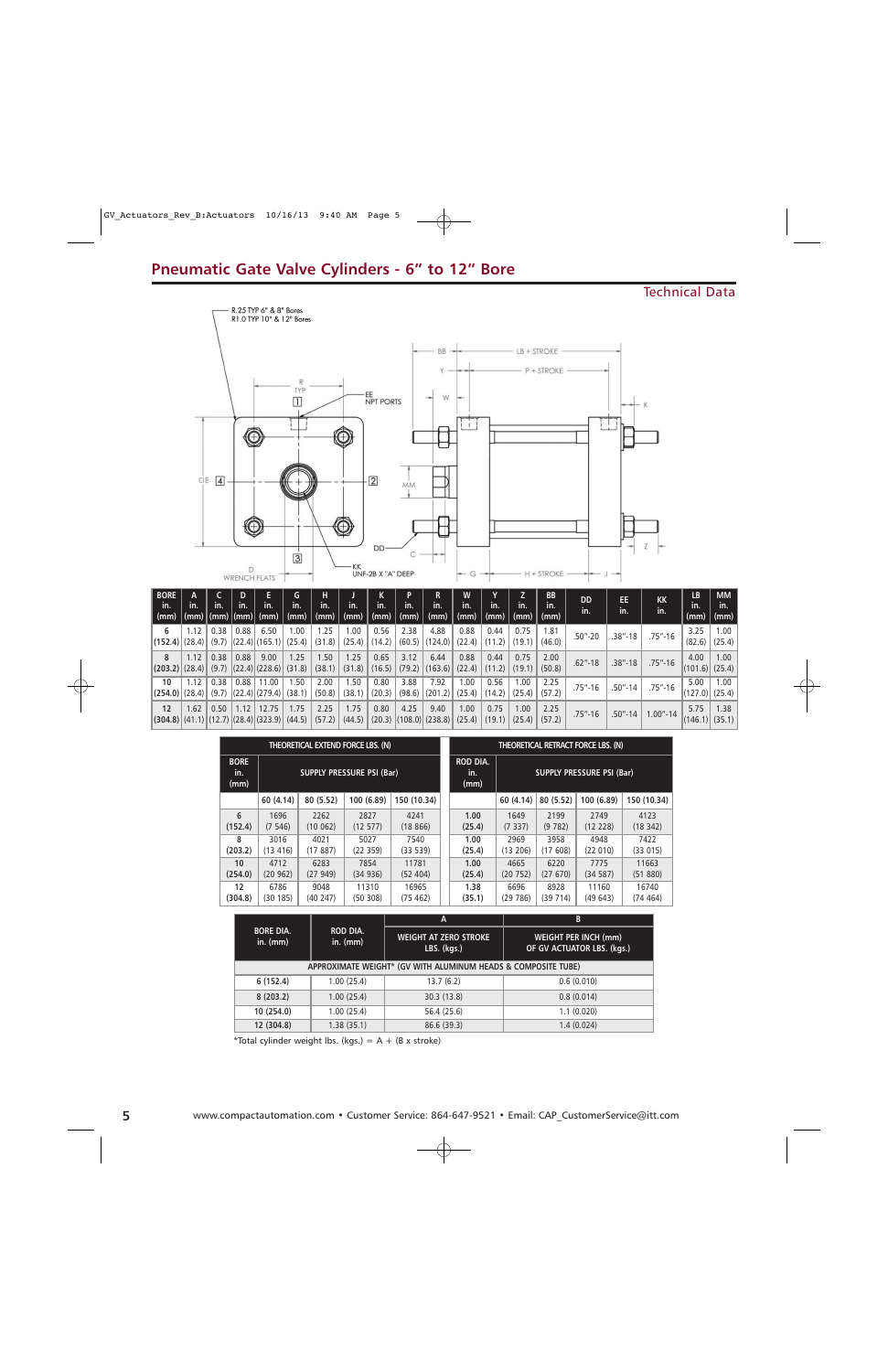## **Pneumatic Gate Valve Cylinders - 14" to 24" Bore**



| <b>BORE</b>                                             |      |      |                             |       | G      | н      |        | к      | P    |                                 | W      |        |        | <b>BB</b> | <b>DD</b>    | EE.        | <b>KK</b>    | LB                 | <b>MM</b> |
|---------------------------------------------------------|------|------|-----------------------------|-------|--------|--------|--------|--------|------|---------------------------------|--------|--------|--------|-----------|--------------|------------|--------------|--------------------|-----------|
| in.                                                     | in.  | Tin. | in.                         | in.   | in.    | in.    | in.    | lin.   | in.  | in.                             | in.    | in.    | Tn.    | In.       | in.          | in.        | in.          | in.                | in.       |
| (mm)                                                    | (mm) |      | $\lfloor(\text{mm})\rfloor$ | (mm)  | (mm)   | (mm)   | (mm)   | (mm)   | (mm) | (mm)                            | (mm)   | (mm)   | (mm)   | (mm)      |              |            |              | (mm)               | (mm)      |
| 14                                                      | 1.62 | 0.50 | 1.12                        | 14.75 | 1.50   | 2.67   | 1.50   | 0.78   | 4.29 | 10.90                           | 1.00   | 0.69   | 1.12   | 2.50      | $.88'' - 14$ | $.75 - 14$ | $1.00 - 14$  | 5.67               | 1.38      |
| $(355.6)$ $(41.1)$ $(12.7)$ $(28.4)$ $(374.7)$          |      |      |                             |       | (38.1) | (67.8) | (38.1) |        |      | (19.8)  (109.0)  (276.9)        | (25.4) | (17.5) | (28.4) | (63.5)    |              |            |              | $(144.0)$ $(35.1)$ |           |
| 16                                                      | 1.62 | 0.62 | 1.50                        | 17.00 | 1.50   | 2.67   | 1.50   | 0.86   | 4.29 | 12.59                           | 1.25   | 0.69   | 1.12   | 2.75      | $1.00 - 14$  | $.75 - 14$ | $1.00 - 14$  | 5.67               | 1.75      |
| $ (406.4) (41.1) (15.7) (38.1) (431.8) (38.1) $         |      |      |                             |       |        | (67.8) | (38.1) |        |      | $(21.8)$ $ (109.0) $ $(319.8) $ | (31.8) | (17.5) | (28.4) | (69.9)    |              |            |              | $(144.0)$ $(44.5)$ |           |
| 18                                                      | 2.25 | 0.75 | 1.69                        | 19.00 | 1.75   | 2.67   | 1.75   | 1.00   | 4.29 | 14.14                           | 1.50   | 0.94   | 1.25   | 3.25      | $1.12" - 12$ | .75"-14    | $1.50 - 12$  | 6.17               | 2.00      |
| $(457.2)$ (57.2) (19.1) (42.9) (482.6)                  |      |      |                             |       | (44.5) | (67.8) | (44.5) |        |      | $(25.4)$ $ (109.0) $ $(359.2)$  | (38.1) | (23.9) | (31.8) | (82.6)    |              |            |              | 156.7              | (50.8)    |
| 20                                                      | 2.25 | 0.75 | 1.69                        | 21.00 | 2.00   | 2.67   | 2.00   | 1.09   | 4.29 | 15.77                           | 1.50   | 1.19   | 1.25   | 3.25      | $1.25 - 12$  | $.75 - 14$ | $1.50 - 12$  | 6.67               | 2.00      |
| $(508.0)$ $(57.2)$ $(19.1)$ $(42.9)$ $(533.4)$ $(50.8)$ |      |      |                             |       |        | (67.8) | (50.8) |        |      | $(27.7)$ $ (109.0) $ $(400.6)$  | (38.1) | (30.2) | (31.8) | (82.6)    |              |            |              | (169.4)            | (50.8)    |
| 22                                                      | 3.50 | 0.75 | 2.62                        | 23.00 | 2.00   | 3.50   | 2.00   | 1.09   | 5.12 | 17.15                           | 2.25   | 1.19   | 1.25   | 3.50      | $1.25 - 12$  | $.75 - 14$ | $2.25" - 12$ | 7.50               | 3.00      |
| $(558.8)$ $(88.9)$ $(19.1)$ $(66.5)$ $(584.2)$ $(50.8)$ |      |      |                             |       |        | (88.9) | (50.8) | (27.7) |      | $ (130.0) $ (435.6)             | (57.2) | (30.2) | (31.8) | (88.9)    |              |            |              | $ 190.5\rangle$    | (76.2)    |
| 24                                                      | 3.50 | 0.75 | 3.00                        | 25.25 | 2.50   | 3.50   | 2.50   | 1.09   | 5.50 | 18.74                           | 2.25   | 1.50   | 1.25   | 3.50      | $1.25 - 12$  | $.75 - 14$ | $2.50 - 12$  | 8.50               | 3.50      |
| $ (609.6) (88.9) (19.1) (76.2) (641.4) (63.5) $         |      |      |                             |       |        | (88.9) | (63.5) |        |      | $(27.7)$ $ (139.7) $ $(476.0) $ | (57.2) | (38.1) | (31.8) | (88.9)    |              |            |              | (215.9)            | (88.9)    |

|                            |           |           | THEORETICAL EXTEND FORCE LBS. (N) |                        | THEORETICAL RETRACT FORCE LBS. (N) |          |                                  |                                |             |  |
|----------------------------|-----------|-----------|-----------------------------------|------------------------|------------------------------------|----------|----------------------------------|--------------------------------|-------------|--|
| <b>BORE</b><br>in.<br>(mm) |           |           | <b>SUPPLY PRESSURE PSI (Bar)</b>  |                        | <b>ROD DIA.</b><br>in.<br>(mm)     |          | <b>SUPPLY PRESSURE PSI (Bar)</b> |                                |             |  |
|                            | 60 (4.14) | 80 (5.52) |                                   | 100 (6.89) 150 (10.34) |                                    |          |                                  | 60 (4.14) 80 (5.52) 100 (6.89) | 150 (10.34) |  |
| 14                         | 9236      | 12315     | 15394                             | 23091                  | 1.38                               | 9147     | 12195                            | 15244                          | 22866       |  |
| (355.6)                    | (41085)   | (54780)   | (68475)                           | (102713)               | (35.1)                             | (40686)  | (54248)                          | (67 810)                       | (101715)    |  |
| 16                         | 12064     | 16085     | 20106                             | 30159                  | 1.75                               | 11919    | 15893                            | 19866                          | 29798       |  |
| (406.4)                    | (53662)   | (71549)   | (89, 437)                         | (134155)               | (44.5)                             | (53 020) | (70694)                          | (88367)                        | (132 550)   |  |
| 18                         | 15268     | 20358     | 25447                             | 38170                  | 2.00                               | 15080    | 20106                            | 25133                          | 37699       |  |
| (457.2)                    | (67916)   | (90 555)  | (113 193)                         | (169790)               | (50.8)                             | (67078)  | (89, 437)                        | (111796)                       | (167694)    |  |
| 20                         | 18850     | 25133     | 31416                             | 47124                  | 2.00                               | 18661    | 24881                            | 31102                          | 46653       |  |
| (508.0)                    | (83 847)  | (111796)  | (139 745)                         | (209618)               | (50.8)                             | (83009)  | (110678)                         | (138 348)                      | (207 521)   |  |
| 22                         | 22808     | 30411     | 38013                             | 57020                  | 3.00                               | 22384    | 29845                            | 37306                          | 55960       |  |
| (558.8)                    | (101455)  | (135 273) | (169091)                          | (253637)               | (76.2)                             | (99 568) | (132 758)                        | (165947)                       | (248921)    |  |
| 24                         | 27143     | 36191     | 45239                             | 67858                  | 3.50                               | 26566    | 35421                            | 44277                          | 66415       |  |
| (609.6)                    | (120740)  | (160986)  | (201 233)                         | 301 849)               | (88.9)                             | (118172) | (157563)                         | (196953)                       | (295 430)   |  |

|                                |                               | A                                                          | B                                                         |
|--------------------------------|-------------------------------|------------------------------------------------------------|-----------------------------------------------------------|
| <b>BORE DIA.</b><br>$in.$ (mm) | <b>ROD DIA.</b><br>in. $(mm)$ | <b>WEIGHT AT ZERO STROKE</b><br>LBS. (kgs.)                | <b>WEIGHT PER INCH (mm)</b><br>OF GV ACTUATOR LBS. (kgs.) |
|                                |                               | APPROXIMATE WEIGHT* (GV WITH STEEL HEADS & COMPOSITE TUBE) |                                                           |
| 14 (355.6)                     | 1.38(35.1)                    | 296.9 (134.7)                                              | 1.7(0.030)                                                |
| 16 (406.4)                     | 1.75(44.5)                    | 386.5 (175.3)                                              | 2.7(0.048)                                                |
| 18 (457.2)                     | 2.00(50.8)                    | 537.8 (243.9)                                              | 3.3(0.059)                                                |
| 20(508.0)                      | 2.00(50.8)                    | 742.2 (336.7)                                              | 3.7(0.66)                                                 |
| 22 (558.8)                     | 3.00(76.2)                    | 983.9 (446.3)                                              | 4.9(0.87)                                                 |
| 24 (609.6)                     | 3.50(88.9)                    | 1359.3 (616.6)                                             | 5.8(0.104)                                                |

\*Total cylinder weight lbs. (kgs.) =  $A + (B \times \text{stroke})$ 

www.compactautomation.com • Customer Service: 864-647-9521 • Email: CAP\_CustomerService@itt.com **6**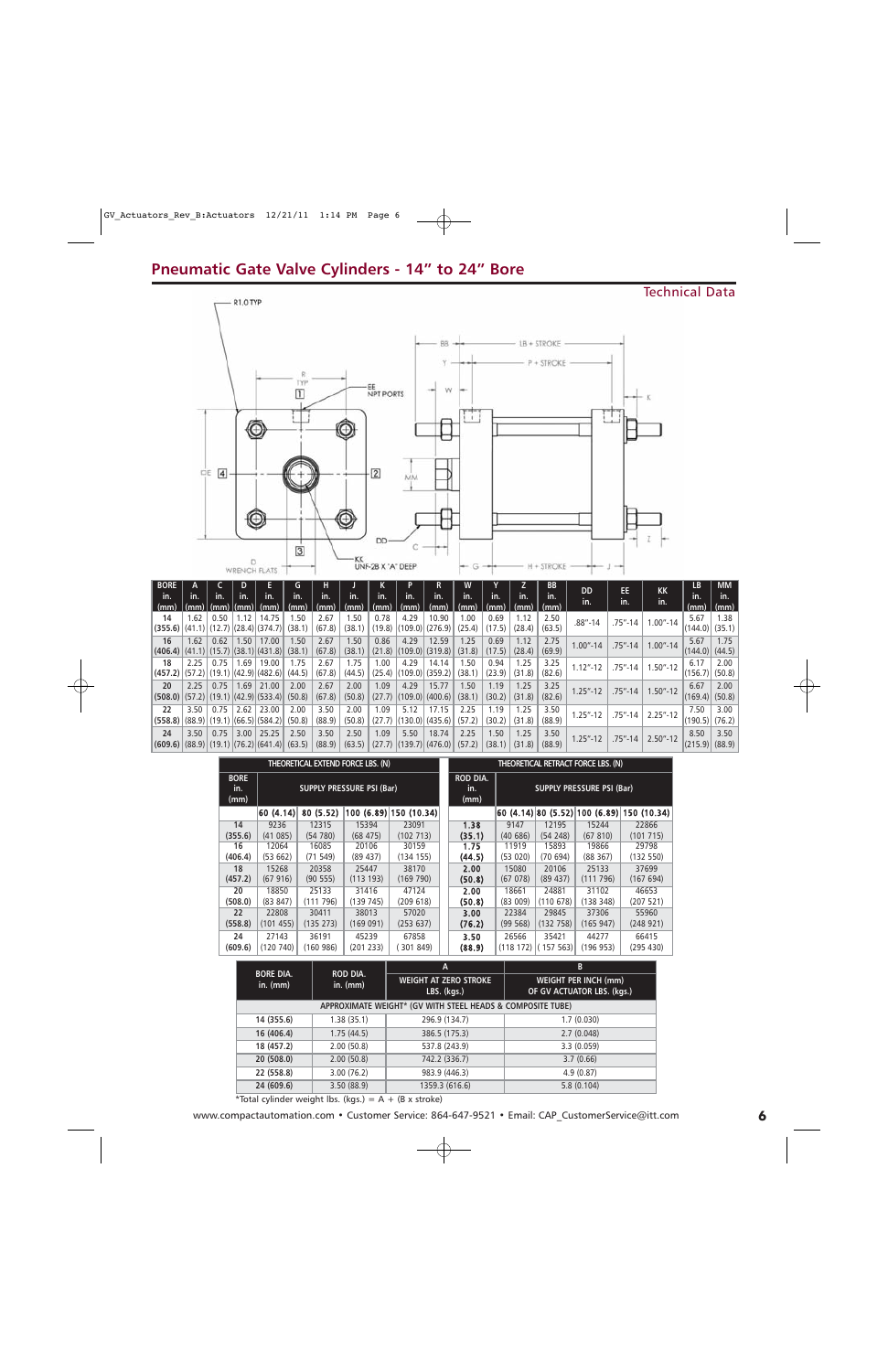### Components, Assembly and Maintenance

**CAUTION: CHECK MAXIMUM OPERATING PRESSURE LISTED ON CYLINDER LABEL BEFORE APPLYING PRESSURE TO CYLINDER. EXCEEDING THE PRESSURE RATING LISTED ON THE CYLINDER MAY CAUSE FAILURE WHICH MAY ENDANGER PERSONNEL AND/OR EQUIPMENT.**

**WARNING: READ INSTALLATION SERVICE INSTRUCTIONS AND GENERAL PARTS BREAKDOWN BEFORE INSTALLATION, OPERATION OR SERVICING. THIS MANUAL IS NOT FOR SPRING LOADED CYLINDERS.** 

#### **NOTICE: DISASSEMBLY OF THIS PRODUCT WILL VOID WARRANTY**

### **GV ACTUATOR INSTALLATION AND MAINTENANCE INSTRUCTIONS**

- **1. GENERAL:** The parts drawing on Page 3 shows a complete listing of parts and is applicable to all standard series GV air cylinders (2.50" through 24.00" bores only). This parts drawing when used in conjunction with the parts listed and kits, should facilitate the ordering of any replacement parts or kits by specifying:
- **A.** Cylinder Part Number as it appears on the identification label on the cylinder tube located on the port side.
- **B.** Item number and part name or kit type and name.
- **2. INSTALLATION OF CYLINDER:** The seals and packing of standard air cylinders operate within the temperature range of -20°F (-29°C) to 220°F (104°C). Baffles are recommended to shield cylinder from heat, whenever practical. For unusually high or low temperatures, different seal materials may have been used. (Contact ITT Westminster @ 864-647-9521). For the cylinder to perform well, it must be properly installed. Alignment of the cylinder with load is most important. Forcing the rod or mounting bolts into position indicates that the cylinder is not properly aligned, and permanent damage may result from such installation. Protective port covers should not be removed before installing air line connections as dirt or other foreign particles may enter the cylinder. All pipe and fittings must be clean before making final connections.

#### **3. PROCEDURE FOR REPACKING CYLINDER:**

#### **NOTE: DISASSEMBLY BEFORE WARRANTY PERIOD EXPIRES WILL VOID WARRANTY! (See Page 8 for Disassembly/Parts Diagram)**

- **A.** Disconnect air lines from head cap and rear cap ports of cylinder.
- **B.** Remove the tie rod nuts (5) and tie rods (4).
- **Note:** Measure and record tie rod length protruding from the head cap. **C.** Remove rear cap (2) and then head cap (1). The rod bearing (11) will come off
- with the head cap. **D.** Remove piston and rod assembly from tube (3).
- **E.** To disassemble rear cap (2), remove cap O-ring or gasket (13).
- **F.** To disassemble head cap (1):
	- **1.** Remove head cap O-ring or gasket (13).
		- **2.** 12.00"–24.00" bore sizes remove bearing retainer ring (12) and rod bearing (11) from head cap (1).
		- NOTE: 2.50"–10.00" rod bearings (11) are press fit DO NOT REMOVE. **3.** Remove rod seal (15). For 12.00"–24.00" bore sizes remove the rod bearing O-ring (17).
		- **4.** Remove rod wiper (16) from the head cap.
- **4. CLEANING:** Clean all parts thoroughly. The packing and seals in this cylinder are compatible with hydraulic oils, air, and neutral fluids. The cleaning agent must also be compatible to avoid damage to packing and seals. Whenever a particular lubricant is specified for a particular installation, do not deviate from the specification without checking for compatibility.
- **5. INSPECTION**
- **A.** Inspect all packing and seals for swelling, shrinkage, wear, nicks, cuts
- **B.** Check and inspect bore of tube for scratches, excessive wear, and any other defect that might damage piston packing or cause piston bypass.
- **C.** Inspect piston rod for signs of wear, nicks, dents, scratches, or anything that may damage rod packing or rod bearing.
- **D.** Inspect wear strip for excessive uneven wear.

**NOTE:** Excessive wear on one side of piston rod, rod bearing, or wear strip usually indicates misalignment in installation and should be corrected.

- **6. REPLACEMENT:** Replace all damaged packing seals, rod wiper, and wear strip.
- **7. LUBRICATION:** Series GV Actuators are pre-lubricated during initial assembly. During the repacking of an air cylinder, pre-lubrication should be re-applied to prevent seal damage and obtain maximum life. Lubricant is applied to the rod seals, piston packing, and liberally to the tube bore. Use NYE RHEOLUBE 368AXF or equivalent.
- **8. REASSEMBLY:** The procedure for reassembly is essentially the reverse of disassembly. However, the following exceptions and considerations should be noted:
- **A.** All O-rings and gaskets should be well-coated with lubricant after they are installed in their respective grooves and prior to reassembly with the mating part. Care must be taken when assembling O-rings, gaskets and packing that they are not damaged, as this will cause leakage.
- **B.** Tie rod threads and nut bearing faces should be well lubricated to allow tightening the nuts evenly for proper pre-stressing. To avoid twisting of the tie rods during tightening, hold with vise grip or clamp. To assure equal pre-stressing of the tie rods, first thread on nuts evenly and snug to align assembly, then the nuts are to be tightened using a diagonal pattern. For proper tie rod pre-stressing, they should be torqued as recommended (See "GV Series Tie Rod Torque Reference" table below).

#### **9. PISTON-ROD**

**NOTE:** The piston-rod assembly should not require disassembly unless replacement of piston (7) or the piston rod (8) is required. It is recommended this be returned to the factory for repair. (Contact ITT Westminster @ 864-647-9521 for additional information.)

**10. TESTING**

After the cylinder has been completely reassembled, it should be tested, either on a test bench or in the regular installation. Watch for the following as the cylinder is cycled at operating pressures.

**A.** Rod gland leakage.

**B.** Leakage at the head and rear cap locations of the tube O-rings or gaskets.

**NOTE:** This product is not to be modified in any fashion without prior written approval from ITT.

**NOTE:** If cylinders are to be stored for prolonged periods, contact ITT or instructions.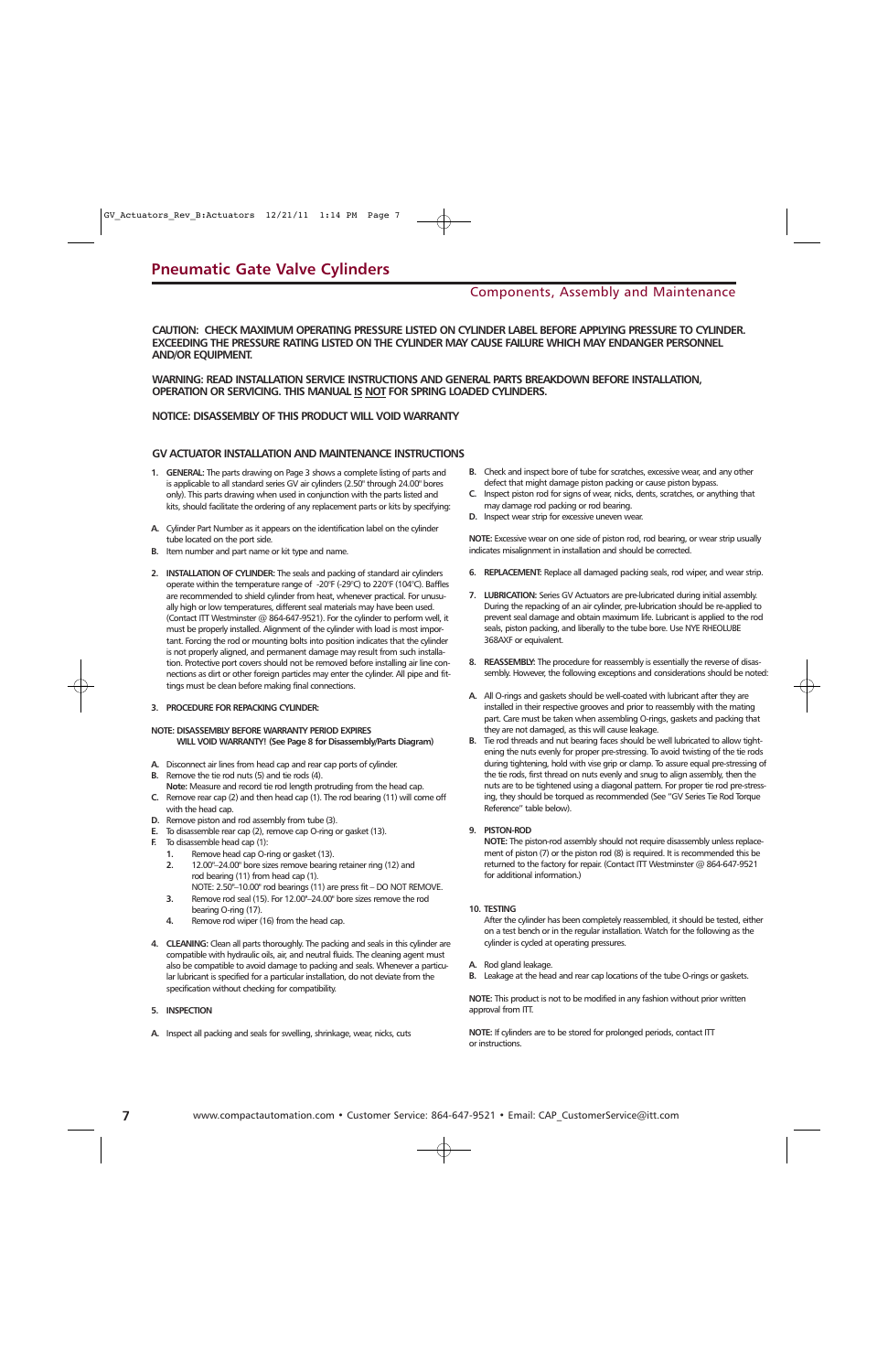## **Pneumatic Gate Valve Cylinders**



### Gate Valve Cylinder Tie Rod Torque Reference

| <b>TUBE</b>     | <b>CYLINDER BORE SIZE</b> |    |     |                                     |        |     |                   |    |    |     |     |     |     |                                                    |                                                                                                   |
|-----------------|---------------------------|----|-----|-------------------------------------|--------|-----|-------------------|----|----|-----|-----|-----|-----|----------------------------------------------------|---------------------------------------------------------------------------------------------------|
| <b>MATERIAL</b> |                           |    |     | $12.5$ $ 3.25 $ $4.0$ $ $ $5.0$ $ $ | 6.0    | 7.0 | $\vert 8.0 \vert$ |    |    |     |     |     |     | │   10.0   12.0   14.0   16.0   18.0   20.0   22.0 | 24.0                                                                                              |
| <b>Aluminum</b> | 6                         | 18 | 18  | 37                                  |        |     |                   |    |    |     |     |     |     |                                                    |                                                                                                   |
| lb-ft (Nm)      |                           |    |     | $(8.1)$ $(24.4)$ $(24.4)$ $(50.1)$  |        | N/A |                   |    |    |     |     |     |     |                                                    |                                                                                                   |
| Composite       |                           |    |     |                                     |        | 25  | 29                | 56 | 81 | 128 | 196 | 282 | 359 | 734                                                | 787                                                                                               |
| lb-ft (Nm)      |                           |    | N/A |                                     | (17.6) |     |                   |    |    |     |     |     |     |                                                    | $(33.9)$ $(39.3)$ $(75.9)$ $(109.8)$ $(173.4)$ $(268.3)$ $(382.1)$ $(486.4)$ $(994.6)$ $(1066.4)$ |

## Gate Valve Cylinder Repair Kits Component

| <b>Actuator Parts</b><br>1. Head Cap<br>2. Rear Cap | <b>CYLINDER</b><br><b>BORE</b> |       | <b>PISTON ROD</b><br><b>DIAMETER</b> |      | <b>SEAL</b><br><b>MATERIAL</b> |                    | <b>REPAIR KITS CONTAIN THE</b>    |  |
|-----------------------------------------------------|--------------------------------|-------|--------------------------------------|------|--------------------------------|--------------------|-----------------------------------|--|
| 3. Tube<br>4. Tie Rods                              | <b>Inches</b>                  | (mm)  | <b>Inches</b>                        | (mm) | <b>BUNA-N</b>                  | <b>FLUROCARBON</b> | <b>FOLLOWING ITEM NUMBERS</b>     |  |
| 5. Tie Rod Nuts                                     | 2.5                            | 63.5  | 0.63                                 | 16.0 | RKGV25                         | RKGVF25            | $\#13, \#14, \#15, \#16, \#18$    |  |
| 6. Tie Rod Washers                                  | 3.25                           | 82.6  | 1                                    | 25.4 | RKGV325                        | RKGVF325           | #13, #14, #15, #16, #18           |  |
| 7. Piston                                           | 4                              | 101.6 | 1                                    | 25.4 | RKGV4                          | RKGVF4             | #13, #14, #15, #16, #18           |  |
| 8. Piston Rod                                       | 5                              | 127.0 | $\mathbf{1}$                         | 25.4 | RKGV5                          | RKGVF5             | #13, #14, #15, #16, #18           |  |
| 9. Piston to Rod Screw                              | 6                              | 152.4 | 1                                    | 25.4 | RKGV6                          | RKGVF6             | #13, #14, #15, #16, #18           |  |
| 10. Piston to Rod Washer                            | $\overline{7}$                 | 177.8 | $\mathbf{1}$                         | 25.4 | RKGV7                          | RKGVF7             | $\#13, \#14, \#15, \#16, \#18$    |  |
| 11. Rod Bearing                                     | 8                              | 203.2 | 1                                    | 25.4 | RKGV8                          | <b>RKGVF8</b>      | $\#13, \#14, \#15, \#16, \#18$    |  |
| 12. Retaining Ring                                  | 10                             | 254.0 | $\mathbf{1}$                         | 25.4 | RKGV10                         | RKGVF10            | #13, #14, #15, #16, #17, #18, #19 |  |
| <b>Seals</b>                                        | 12                             | 304.8 | 1.38                                 | 35.1 | RKGV12                         | RKGVF12            | #13, #14, #15, #16, #17, #18, #19 |  |
| 13. Tube Seals                                      | 14                             | 355.6 | 1.38                                 | 35.1 | RKGV14                         | RKGVF14            | #13, #14, #15, #16, #17, #18, #19 |  |
| 14. Piston Seals                                    | 16                             | 406.4 | 1.75                                 | 44.5 | RKGV16                         | RKGVF16            | #13, #14, #15, #16, #17, #18, #19 |  |
| 15. Rod Seal                                        | 18                             | 457.2 | $\mathcal{P}$                        | 50.8 | RKGV18                         | RKGVF18            | #13, #14, #15, #16, #17, #18, #19 |  |
| 16. Rod Wiper                                       | 20                             | 508.0 | 2                                    | 50.8 | RKGV20                         | RKGVF20            | #13, #14, #15, #16, #17, #18, #19 |  |
| 17. Rod Bearing O-Ring<br>18. Piston Wear Strip     | 22                             | 558.8 | 3                                    | 76.2 | RKGV22                         | RKGV22             | #13, #14, #15, #16, #17, #18, #19 |  |
| 19. Wear Strip O-Ring                               | 24                             | 609.6 | 3.5                                  | 88.9 | RKGV24                         | RKGV24             | #13, #14, #15, #16, #17, #18, #19 |  |
| Expanders                                           |                                |       |                                      |      |                                |                    |                                   |  |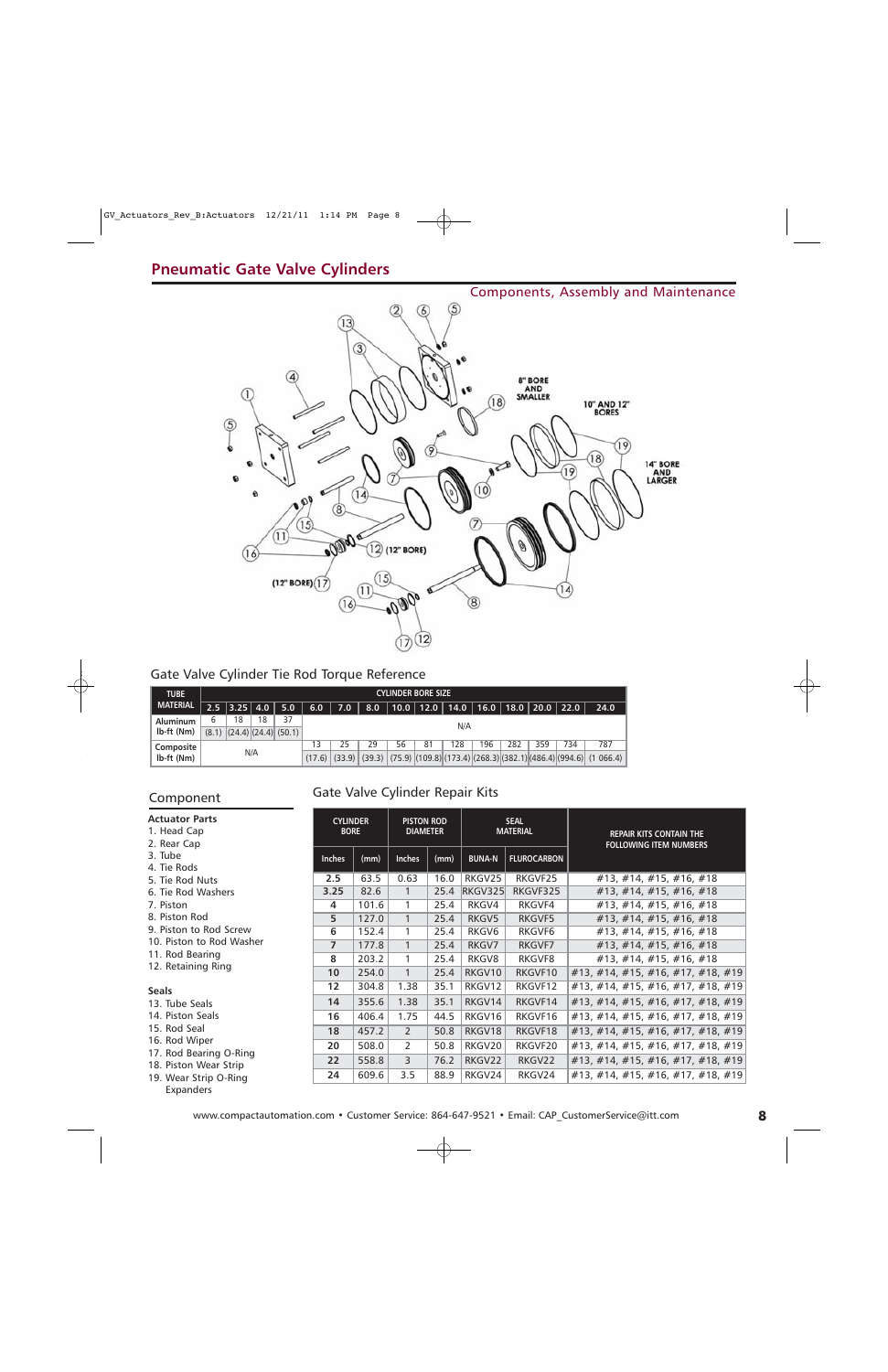### Options and Specials

At ITT we produce the following custom options and specials:

- Spring Extend Air Retract
- Spring Retract Air Extend
- Steel Tubes
- Adjustable Stops
- Special Coatings
- Special Mountings
- All Stainless Steel Components
- Multi-Piston for:
	- Multi-Power
	- Multi-Position
- Special Ports
- Oversized Rods
- Custom Rod Configurations

## **If you can imagine a design, ITT can provide the solution.**

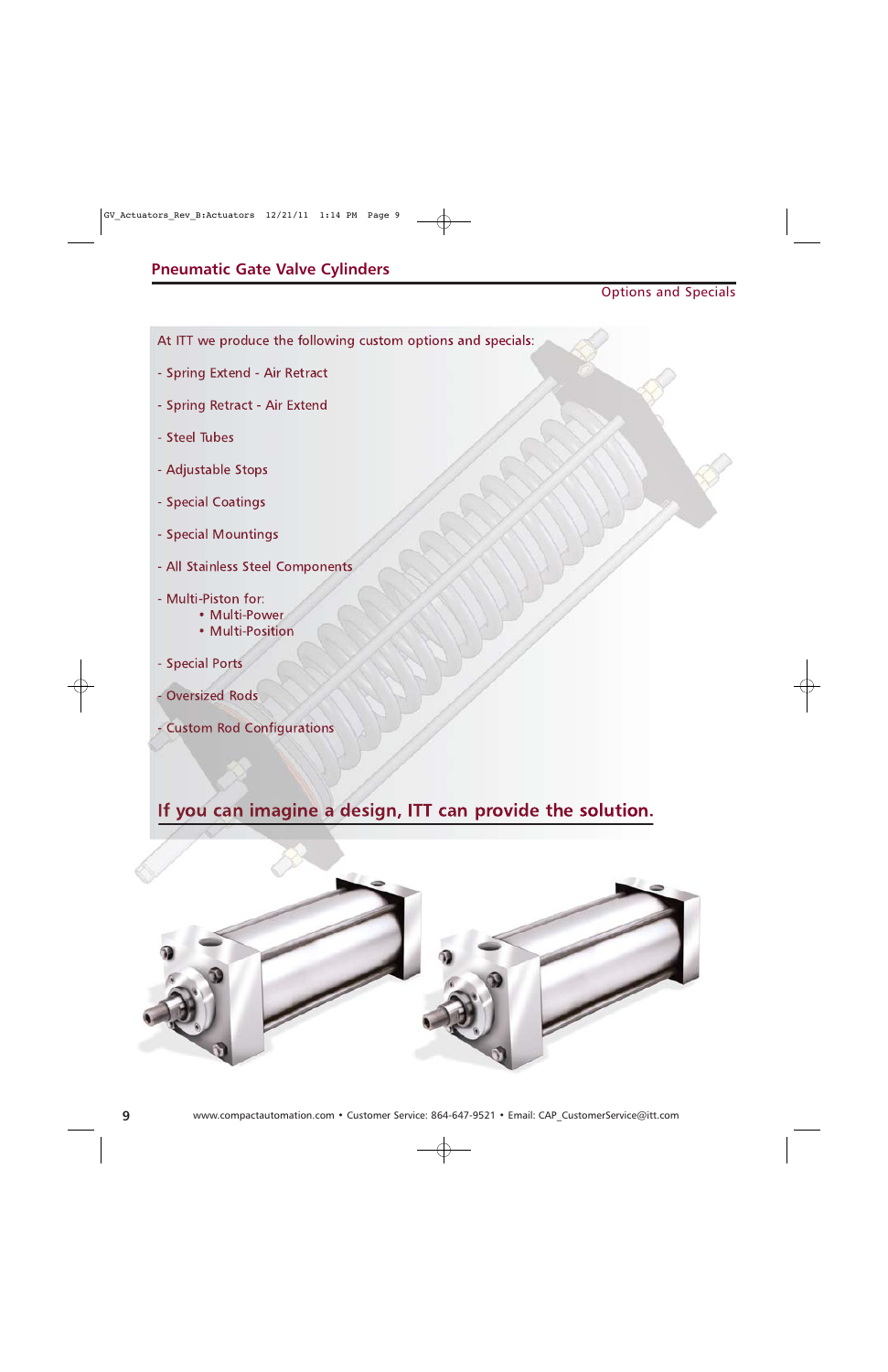### **Hydraulic Gate Valve Cylinders - 1-1/2" to 8" Bore**

**Overview** 



### **TEMPERATURE RATINGS**

### **Standard Materials**

Urethane Seals: -30°F (-40° C) TO 175°F (82° C)

**Optional Materials**

Viton Seals: -15°F (-26° C) TO 400°F (204° C)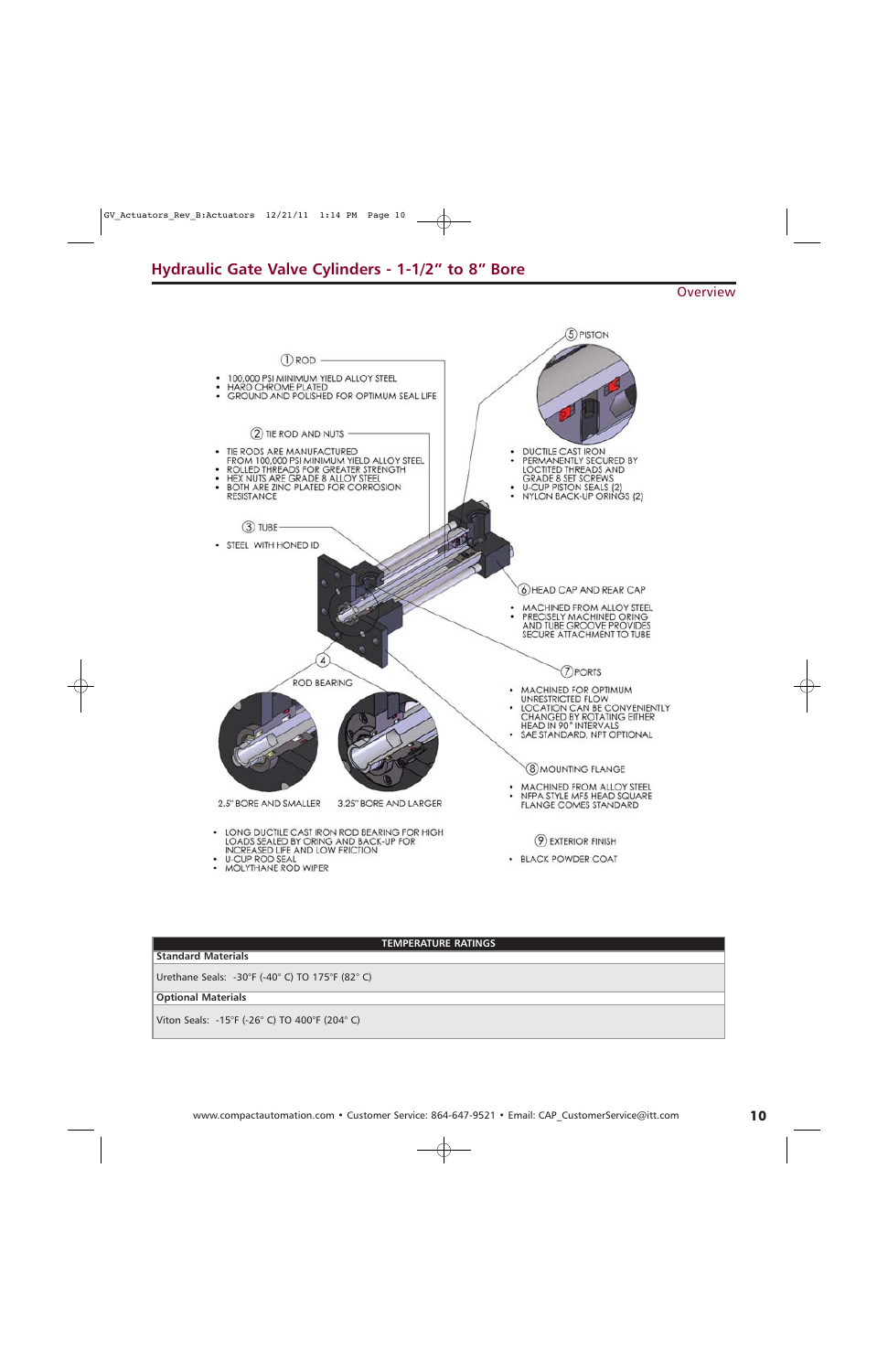## **Hydraulic Gate Valve Cylinders**

### How to Order



| <b>Standard Rod Diameters*</b> |               |  |  |  |  |  |  |  |
|--------------------------------|---------------|--|--|--|--|--|--|--|
| Bore                           | Diameter      |  |  |  |  |  |  |  |
| 1.5                            | 5/8           |  |  |  |  |  |  |  |
| 2                              |               |  |  |  |  |  |  |  |
| 2.5                            |               |  |  |  |  |  |  |  |
| 3.25                           | $1 - 3/8"$    |  |  |  |  |  |  |  |
|                                | $1 - 3/4"$    |  |  |  |  |  |  |  |
| 5                              | $\mathcal{P}$ |  |  |  |  |  |  |  |
| 6                              | $2 - 1/2"$    |  |  |  |  |  |  |  |
| Ջ                              | $3 - 1/2"$    |  |  |  |  |  |  |  |

For Custom Gate Valve Cylinders Please Consult Factory.

**11**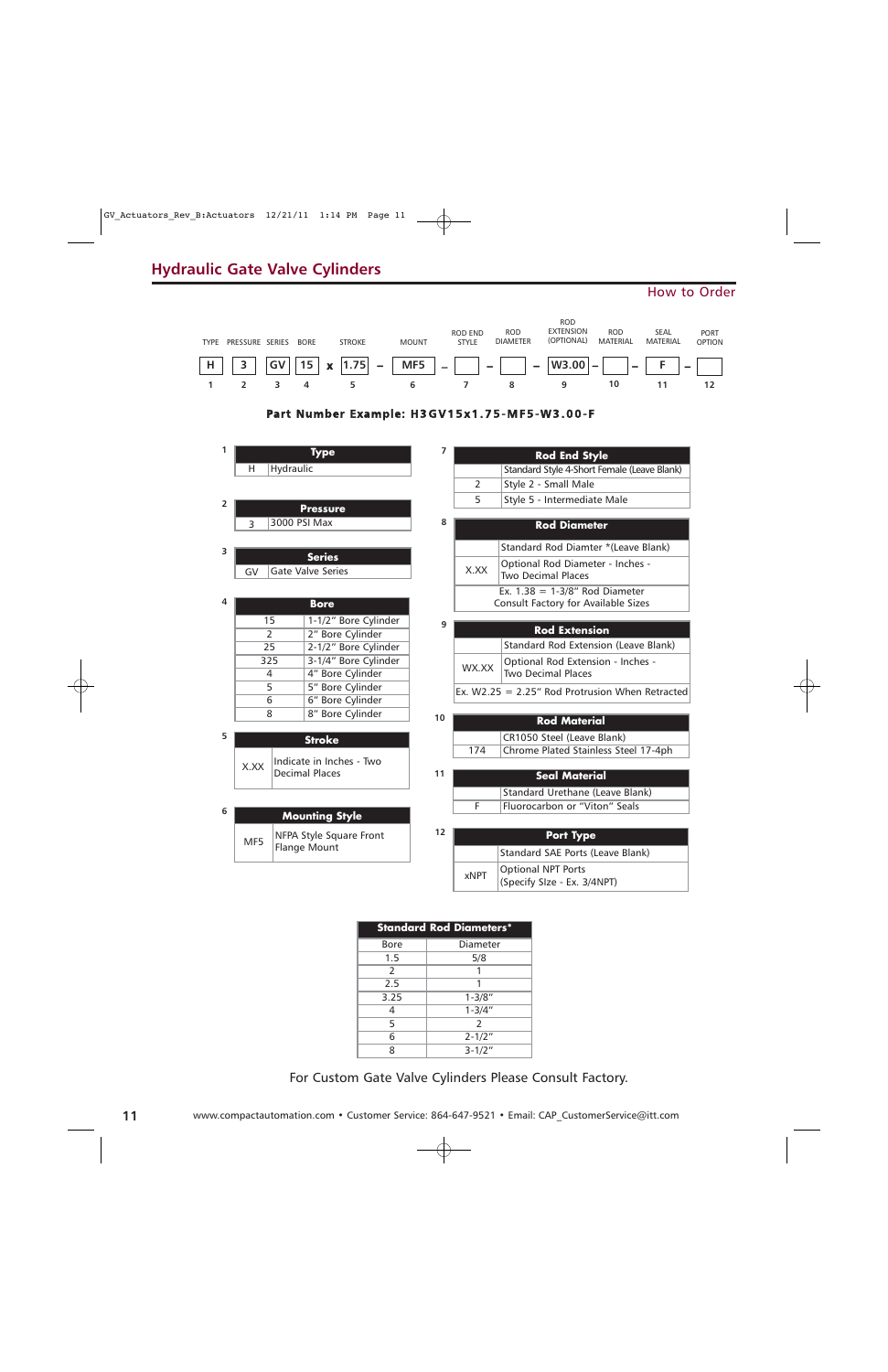## **Hydraulic Gate Valve Cylinders - 1-1/2" to 8" Bore**

### Technical Data



| <b>BORE</b><br>in.<br>(mm) |           | EE-NPT EE-SAE | F<br>in.<br>(mm) | G<br>in.<br>(mm) | J<br>in.<br>(mm) | K<br>in.<br>(mm) | P<br>in.<br>(mm) | W<br>in.<br>(mm) | Y<br>in.<br>(mm) | Z.<br>in.<br>(mm) | LF.<br>in.<br>(mm) | <b>MM</b><br>in.<br>(mm) |
|----------------------------|-----------|---------------|------------------|------------------|------------------|------------------|------------------|------------------|------------------|-------------------|--------------------|--------------------------|
| 1.5<br>(38.1)              | 1/2       | 8             | 0.38<br>(9.53)   | 1.84<br>(46.83)  | 1.59<br>(40.48)  | 0.34<br>(8.73)   | 2.88<br>(73.03)  | 0.63<br>(15.88)  | 1.38<br>(34.93)  | 0.22<br>(5.56)    | 5.19<br>(131.83)   | 0.63<br>(15.88)          |
| $\overline{2}$<br>(50.8)   | 1/2       | 8             | 0.63<br>(15.88)  | 1.84<br>(46.83)  | 1.59<br>(40.48)  | 0.44<br>(11.11)  | 2.81<br>(71.44)  | 0.75<br>(19.05)  | 1.69<br>(42.86)  | 0.44<br>(11.11)   | 5.25<br>(133.35)   | 1.00<br>(25.40)          |
| 2.5<br>(63.5)              | 1/2       | 8             | 0.63<br>(15.88)  | 1.84<br>(46.83)  | 1.59<br>(40.48)  | 0.44<br>(11.11)  | 2.94<br>(74.61)  | 0.75<br>(19.05)  | 1.69<br>(42.93)  | 0.31<br>(7.94)    | 5.38<br>(136.53)   | 1.00<br>(25.40)          |
| 3.25<br>(82.6)             | 3/4       | 12            | 0.75<br>(19.05)  | 2.06<br>(52.39)  | 1.81<br>(46.04)  | 0.56<br>(14.29)  | 3.50<br>(88.90)  | 0.88<br>(22.23)  | 1.88<br>(47.63)  | 0.59<br>(15.08)   | 6.25<br>(158.75)   | 1.38<br>(34.93)          |
| 4<br>(101.6)               | 3/4       | 12            | 0.88<br>(22.23)  | 2.06<br>(52.39)  | 1.81<br>(46.04)  | 0.56<br>(14.29)  | 3.75<br>(95.25)  | 1.00<br>(25.40)  | 2.00<br>(50.80)  | 0.25<br>(6.35)    | 6.63<br>(168.28)   | 1.75<br>(44.45)          |
| 5<br>(127.0)               | 3/4       | 12            | 0.88<br>(22.23)  | 2.13<br>(53.98)  | 1.88<br>(47.63)  | 0.81<br>(20.64)  | 4.25<br>(107.95) | 1.13<br>(28.58)  | 2.00<br>(50.80)  | 0.44<br>(11.11)   | 7.13<br>(180.98)   | 2.00<br>(50.80)          |
| 6<br>(152.4)               |           | 16            | 1.00<br>(25.40)  | 2.25<br>(57.15)  | 2.25<br>(57.15)  | 0.88<br>(22.23)  | 5.00<br>(127.00) | 1.25<br>(31.75)  | 2.19<br>(55.56)  | 1.18<br>(29.97)   | 8.38<br>(212.73)   | 2.50<br>(63.50)          |
| 8<br>(203.2)               | $1 - 1/4$ | 24            | 1.00<br>(25.40)  | 3.00<br>(76.20)  | 3.00<br>(76.20)  | 1.13<br>(28.58)  | 6.38<br>(161.93) | 1.25<br>(31.75)  | 2.56<br>(65.09)  | 0.69<br>(17.46)   | 10.50<br>(266.70)  | 3.50<br>(88.90)          |





A IM THREADS

STANDARD STYLE 4 ROD END<br>(SHORT FEMALE)

OPTIONAL STYLE 2 ROD END<br>(SMALL MALE)



| <b>BORE</b>    | A           | B           | D           | Е           | R                   | <b>FA</b>   | <b>FB</b>   |                |                | <b>NA</b>   | $RD^*$      | TF          | UF          |
|----------------|-------------|-------------|-------------|-------------|---------------------|-------------|-------------|----------------|----------------|-------------|-------------|-------------|-------------|
| in.<br>(mm)    | in.<br>(mm) | in.<br>(mm) | in.<br>(mm) | in.<br>(mm) | in.<br>(mm)         | in.<br>(mm) | in.<br>(mm) | $IM^*$         | <b>KK</b>      | in.<br>(mm) | in.<br>(mm) | in.<br>(mm) | in.<br>(mm) |
| 1.5            | 0.75        | 1.13        | 0.50        | 2.50        | 1.63                | 0.25        | 0.38        |                |                | 0.56        |             | 3.44        | 4.25        |
| (38.1)         | (19.05)     | (28.58)     | (12.70)     | (63.50)     | (41.28)             | (6.35)      | (9.53)      | $1/2 - 20$     | $7/16 - 20$    | (14.29)     | N/A         | (87.33)     | (107.95)    |
| $\overline{2}$ | 1.13        | 1.50        | 0.88        | 3.00        | 2.05                | 0.25        | 0.50        | $7/8 - 14$     | $3/4 - 16$     | 0.94        | N/A         | 4.13        | 5.13        |
| (50.8)         | (28.58)     | (38.10)     | (22.23)     | (76.20)     | (52.10)             | (6.35)      | (12.70)     |                |                | (23.81)     |             | (104.78)    | (130.18)    |
| 2.5            | 1.13        | 1.50        | 0.88        | 3.50        | 2.55                | 0.25        | 0.50        | $7/8 - 14$     | $3/4 - 16$     | 0.94        | N/A         | 4.63        | 5.63        |
| (63.5)         | (28.58)     | (38.10)     | (22.23)     | (88.90)     | (64.67)             | (6.35)      | (12.70)     |                |                | (23.81)     |             | (117.48)    | (142.88)    |
| 3.25           | 1.63        | 2.00        | 1.13        | 4.50        | 3.25                | 0.25        | 0.63        | $1 - 1/4 - 12$ | $1 - 14$       | 1.94        | 3.25        | 5.88        | 7.13        |
| (82.6)         | (41.28)     | (50.80)     | (28.58)     | (114.30)    | (82.63)             | (6.35)      | (15.88)     |                |                | (49.21)     | (82.55)     | (149.23)    | (180.98)    |
| 4              | 2.00        | 2.38        | 1.50        | 5.00        | 3.82                | 0.25        | 0.63        | $1 - 1/2 - 12$ | $1 - 1/4 - 12$ | 1.69        | 3.75        | 6.38        | 7.63        |
| (101.6)        | (50.80)     | (60.33)     | (38.10)     | (127.00)    | (96.98)             | (6.35)      | (15.88)     |                |                | (42.86)     | (95.25)     | (161.93)    | (193.68)    |
| 5              | 2.25        | 2.63        | 1.69        | 6.50        | 4.95                | 0.25        | 0.88        | $1 - 3/4 - 12$ | $1 - 1/2 - 12$ | 1.94        | 4.13        | 8.18        | 9.75        |
| (127.0)        | (57.15)     | (66.68)     | (42.86)     |             | $(165.10)$ (125.73) | (6.35)      | (22.23)     |                |                | (49.21)     | (104.78)    | (207.77)    | (247.65)    |
| 6              | 3.00        | 3.13        | 2.06        | 7.50        | 5.73                | 0.25        | 1.00        | $2 - 1/4 - 12$ | $1 - 7/8 - 12$ | 2.38        | 4.50        | 9.44        | 11.25       |
| (152.4)        | (76.20)     | (79.38)     | (52.32)     |             | (190.50) (145.49)   | (6.35)      | (25.40)     |                |                | (60.33)     | (114.30)    | (239.71)    | (285.75)    |
| 8              | 3.50        | 4.25        | 3.00        | 9.50        | 7.50                | 0.25        | 1.25        | $3-1/4-12$     | $2 - 1/2 - 12$ | 3.38        | 5.75        | 11.81       | 14.00       |
| (203.2)        | (88.90)     | (107.95)    | (76.20)     |             | $(241.30)$ (190.37) | (6.35)      | (31.75)     |                |                | (85.73)     | (146.05)    | (300.04)    | (355.60)    |

\*Note: Dimension is for optional style 5 Rod End Only (See Diagram) RD represents the diamter of the threaded bearing (only used on 3.25" and larger bores)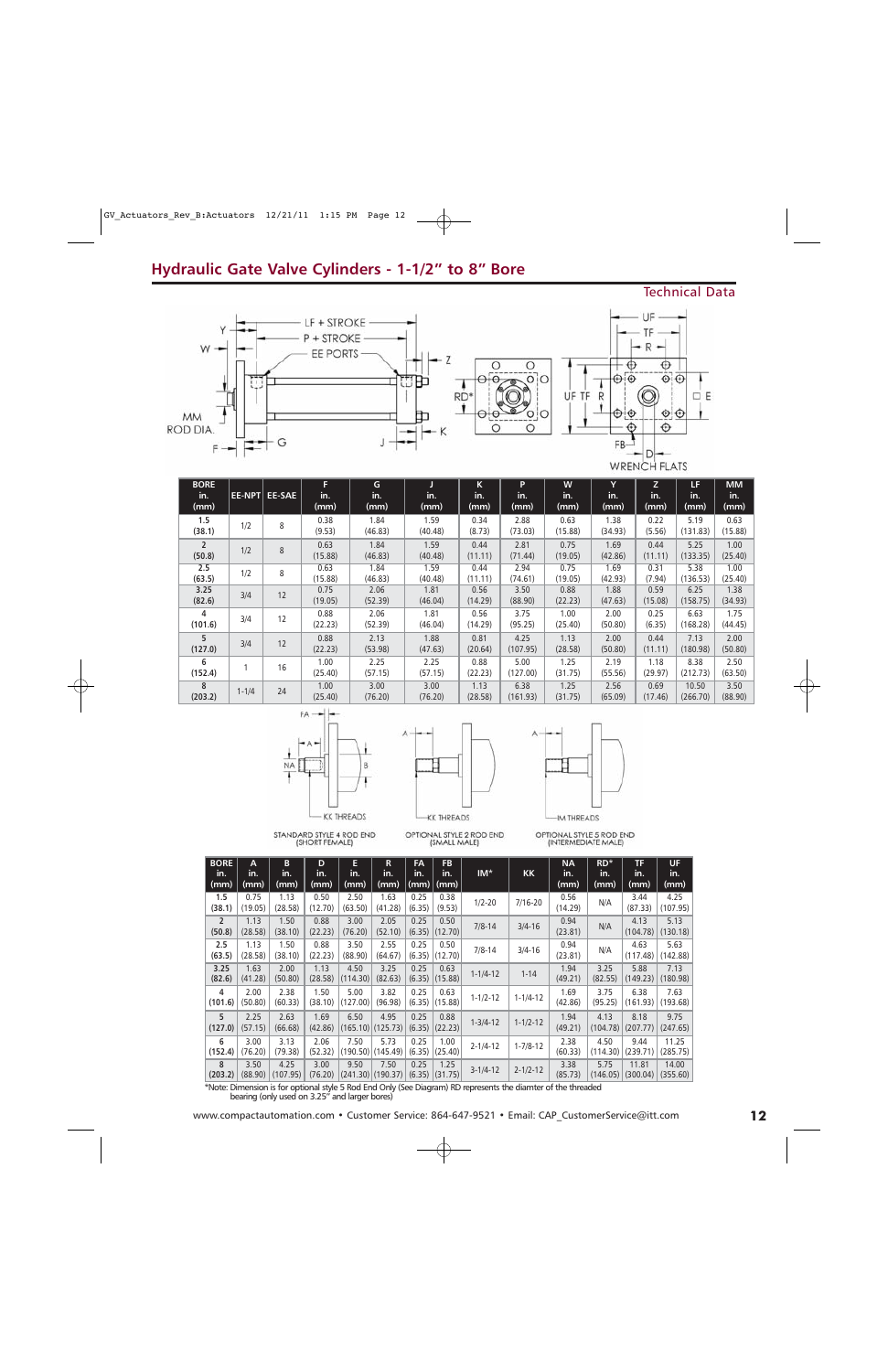### Components and Technical Data



### Component

### **Actuator Parts**

1. MF5 Style Flange 2. Tie Rods 3. Head Cap 4. Rod Bearing 5. Tube 6. Rod

- 7. Piston
- 8. Piston Retaining Screw
- 9. Rear Cap
- 10. Tie Rod Nuts

#### **Seals**

11. Cap O-Rings

- 12. Rod Wiper
- 13. Rod Seal
- 14. Rod Bearing O-Ring Backup
- 15. Rod Bearing O-Ring
- 16. Piston Seal Backup
- 17. Piston U-Cup Seals

### **3.25" Bore and Larger**

- 18. Bearing Retaining Screws
- 19. Threaded Rod Bearing
- 20. Head Cap

|                           |                 | THEORETICAL EXTEND FORCE LBS. (N) | THEORETICAL RETRACT FORCE LBS. (N) |                 |                    |                                  |                 |                 |                 |  |
|---------------------------|-----------------|-----------------------------------|------------------------------------|-----------------|--------------------|----------------------------------|-----------------|-----------------|-----------------|--|
| <b>BORE</b><br>in. $(mm)$ |                 | <b>SUPPLY PRESSURE PSI (Bar)</b>  |                                    |                 | <b>ROD</b><br>DIA. | <b>SUPPLY PRESSURE PSI (Bar)</b> |                 |                 |                 |  |
|                           | 1500<br>(103.4) | 2000<br>(137.9)                   | 2500<br>(172.4)                    | 3000<br>(206.8) |                    | 1500<br>(103.4)                  | 2000<br>(137.9) | 2500<br>(172.4) | 3000<br>(206.8) |  |
| 1.5                       | 2651            | 3534                              | 4418                               | 5301            | 0.63               | 2191                             | 2921            | 3651            | 4381            |  |
| (38.1)                    | (11791)         | (15721)                           | (19652)                            | (23 582)        | (15.9)             | (9744)                           | (12992)         | (16240)         | (19, 488)       |  |
| 2                         | 4712            | 6283                              | 7854                               | 9425            | 1.00               | 3534                             | 4712            | 5890            | 7069            |  |
| (50.8)                    | (20962)         | (27949)                           | (34936)                            | (41 924)        | (25.4)             | (15721)                          | (20962)         | (26 202)        | (31 443)        |  |
| 2.5                       | 7363            | 9817                              | 12272                              | 14726           | 1.00               | 6185                             | 8247            | 10308           | 12370           |  |
| (63.5)                    | (32753)         | (43670)                           | (54 588)                           | (65 505)        | (25.4)             | (27 512)                         | (36683)         | (45854)         | (55025)         |  |
| 3.25                      | 12444           | 16592                             | 20739                              | 24887           | 1.38               | 10216                            | 13622           | 17027           | 20433           |  |
| (82.6)                    | (55352)         | (73803)                           | (92 254)                           | (110704)        | (34.9)             | (45, 444)                        | (60 593)        | (75, 741)       | (90889)         |  |
| 4                         | 18850           | 25133                             | 31416                              | 37699           | 1.75               | 15242                            | 20322           | 25403           | 30483           |  |
| (101.6)                   | (83 847)        | (111796)                          | (139745)                           | (167694)        | (44.5)             | (67, 798)                        | (90, 398)       | (112997)        | (135 596)       |  |
| 5                         | 29452           | 39270                             | 49087                              | 58905           | 2.00               | 24740                            | 32987           | 41233           | 49480           |  |
| (127.0)                   | (131011)        | (174681)                          | (218352)                           | (262 022)       | (50.8)             | (110049)                         | (146732)        | (183 415)       | (220 098)       |  |
| 6                         | 42412           | 56549                             | 70686                              | 84823           | 2.50               | 35048                            | 46731           | 58414           | 70097           |  |
| (152.4)                   | (188656)        | (251 541)                         | (314 426)                          | (377312)        | (63.5)             | (155903)                         | (207871)        | (259838)        | (311806)        |  |
| 8                         | 75398           | 100531                            | 125664                             | 150796          | 3.50               | 60967                            | 81289           | 101611          | 121933          |  |
| (203.2)                   | (335 388)       | (447 184)                         | (558980)                           | (670776)        | (88.9)             | (271193)                         | (361 590)       | (451988)        | (542 385)       |  |

| <b>BORE DIA.</b> | A                                          | В                                                            |                                                        |  |  |  |  |
|------------------|--------------------------------------------|--------------------------------------------------------------|--------------------------------------------------------|--|--|--|--|
| in. $(mm)$       | <b>WEIGHT AT ZERO</b><br>STROKE LBS. (kgs) | WEIGHT PER INCH (mm) OF<br><b>ACTUATOR STROKE LBS. (kgs)</b> | WEIGHT PER INCH (mm) OF<br>ADDED ROD LENGTH LBS. (kgs) |  |  |  |  |
| 1.5(38.1)        | 8.4(3.81)                                  | 0.5(0.008)                                                   | 0.1(0.002)                                             |  |  |  |  |
| 2(50.8)          | 14.5(6.58)                                 | 0.8(0.014)                                                   | 0.2(0.004)                                             |  |  |  |  |
| 2.5(63.5)        | 19.7 (8.95)                                | 1.1(0.019)                                                   | 0.2(0.004)                                             |  |  |  |  |
| 3.25(82.6)       | 36.6 (16.62)                               | 1.8(0.031)                                                   | 0.5(0.009)                                             |  |  |  |  |
| 4(101.6)         | 49.2 (22.31)                               | 2.4(0.043)                                                   | 0.7(0.013)                                             |  |  |  |  |
| 5(127.0)         | 88.4 (40.10)                               | 3.8(0.068)                                                   | 0.9(0.016)                                             |  |  |  |  |
| 6(152.4)         | 136.3 (61.82)                              | 5.1(0.091)                                                   | 1.4(0.025)                                             |  |  |  |  |
| 8(203.2)         | 253.7 (115.08)                             | 9.1(0.163)                                                   | 2.8(0.049)                                             |  |  |  |  |

\*Total actutor weight lbs. (kgs.) =  $A + (B \times \text{Stroke}) + (C \times \text{Added Rod Length})$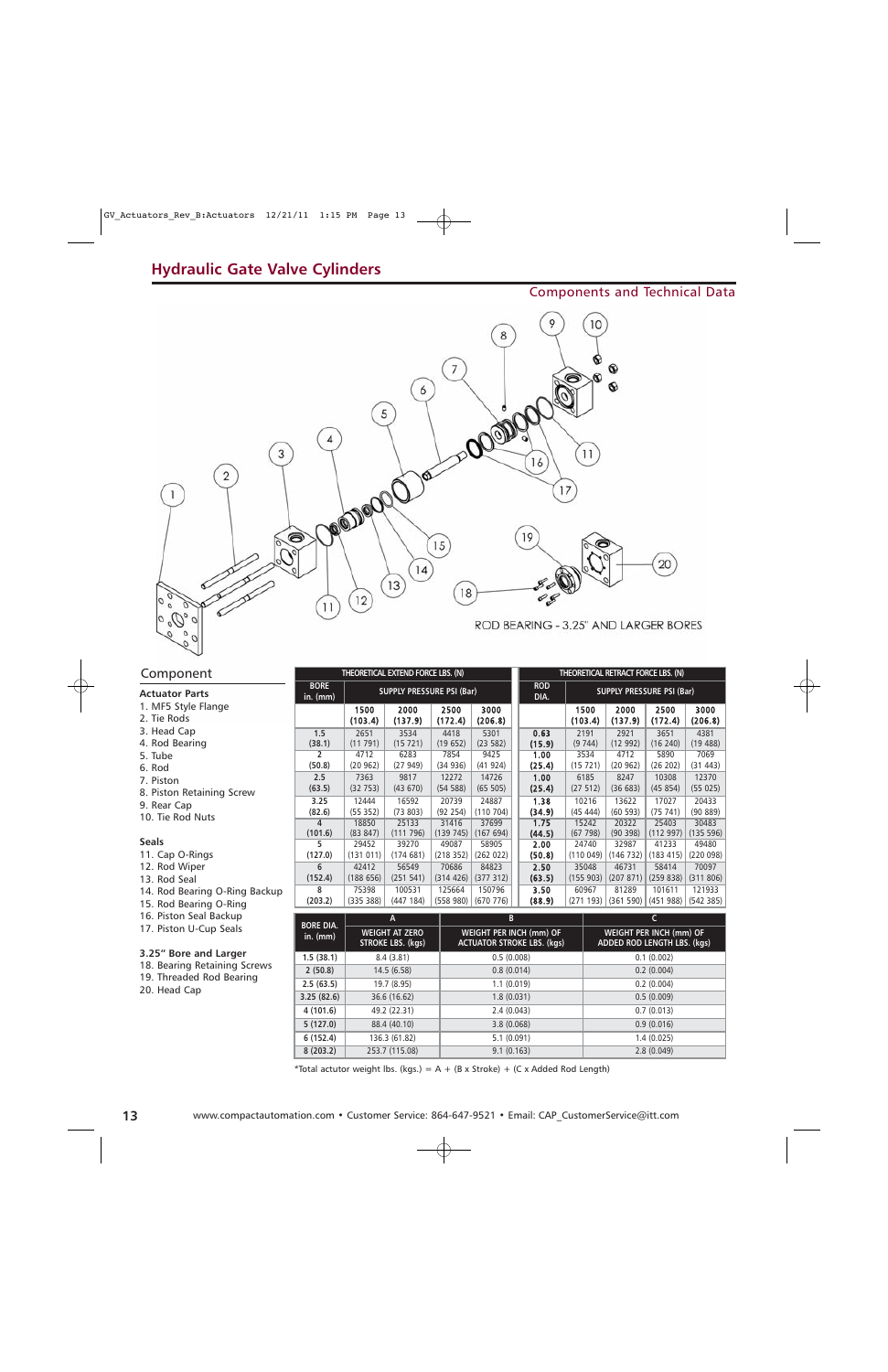### **Gate Valve Cylinder Series Warranty**

Seller warrants for one year from the date of shipment Seller's manufactured products to the extent that Seller will replace those having defects in material or workmanship when used for the purpose and in the manner which Seller recommends. If Seller's examination shall disclose to its satisfaction that the products are defective, and an adjustment is required, the amount of such adjustment shall not exceed the net sales price of the defective products only and no allowance will be made for labor or expense of repairing or replacing defective products or workmanship or damage resulting from the same. Seller warrants the products which it sells of other manufacturers to the extent of the warranties of their respective makers. Where engineering design or fabrication work is supplied, Buyer's acceptance of Seller's design or of delivery of work shall relieve Seller of all further obligation, other than as expressed in Seller's product warranty. THIS IS SELLER'S SOLE WARRANTY. SELLER MAKES NO OTHER WARRANTY OF ANY KIND, EXPRESSED OR IMPLIED. AND ALL IMPLIED WARRANTIES OF MERCHANTABILITY AND FITNESS FOR A PARTICULAR PURPOSE WHICH EXCEED SELLER'S AFORESTATED OBLIGATION ARE HEREBY DISCLAIMED BY SELLER AND EXCLUDED FROM THIS WARRANTY. Seller neither assumes, nor authorizes any person to assume for it, any other obligation in connection with the sale of its engineering designs or products. This warranty shall not apply to any products or parts of products which (a) have been repaired or altered outside of Seller's factory, in any manner; or (b) have been subjected to misuse, negligence or accidents; or (c) have been used in a manner contrary to Seller's instructions or recommendations. Seller shall not be responsible for design errors due to inaccurate or incomplete information supplied by Buyer or its representatives.

SELLER'S LIABILITY: Seller will not be liable for any loss, damage, cost of repairs, incidental or consequential damages of any kind, whether based upon warranty (except for the obligation accepted by Seller under "Warranty" above), contract or negligence, arising in connection with the design, manufacture, sale, use or repair of the products or of the engineering designs supplied to Buyer.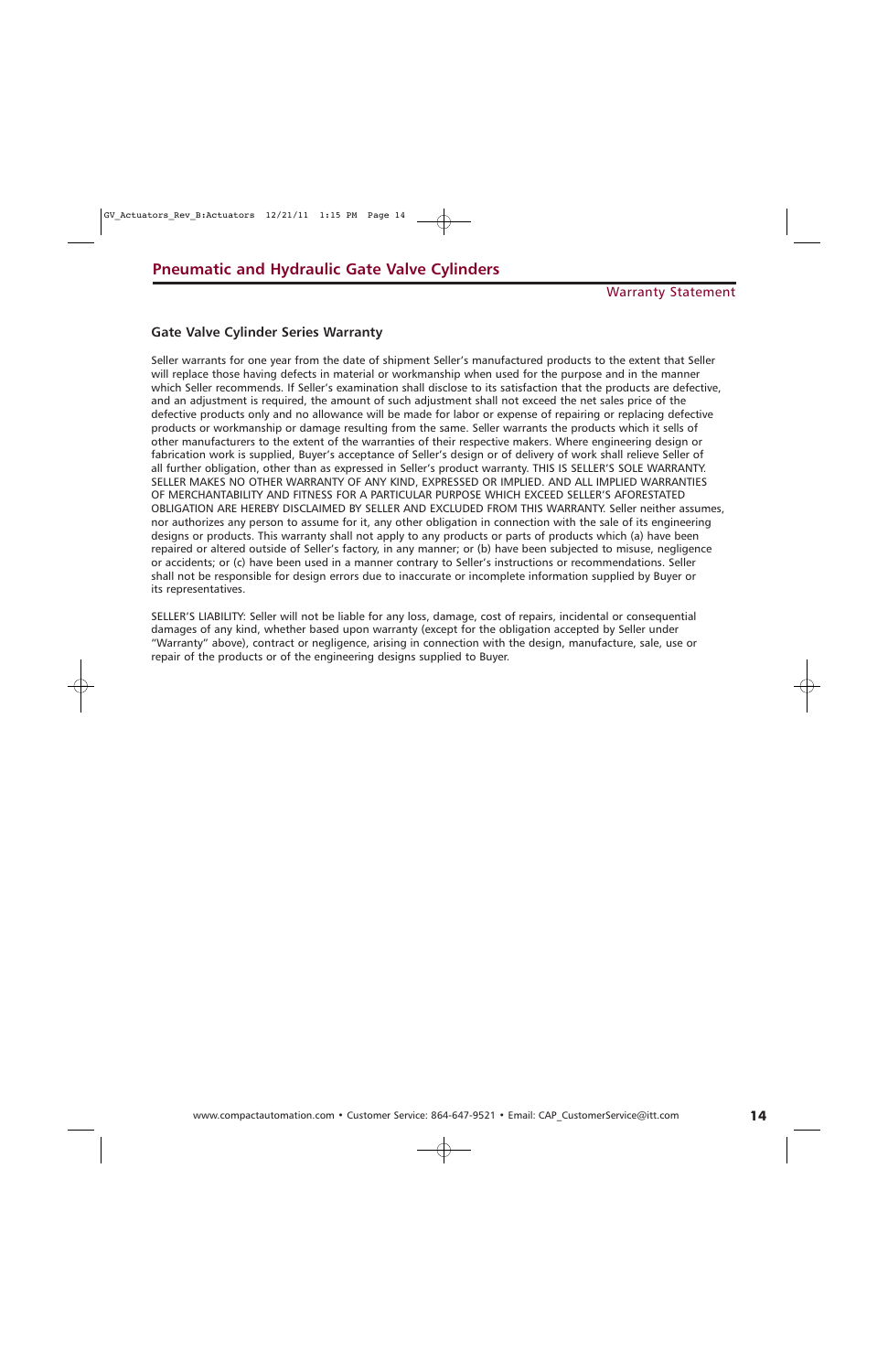Notes

| ۰ |
|---|
|   |
| ۰ |
|   |
|   |
| - |
|   |
| - |
|   |
|   |
| ۰ |
|   |
|   |